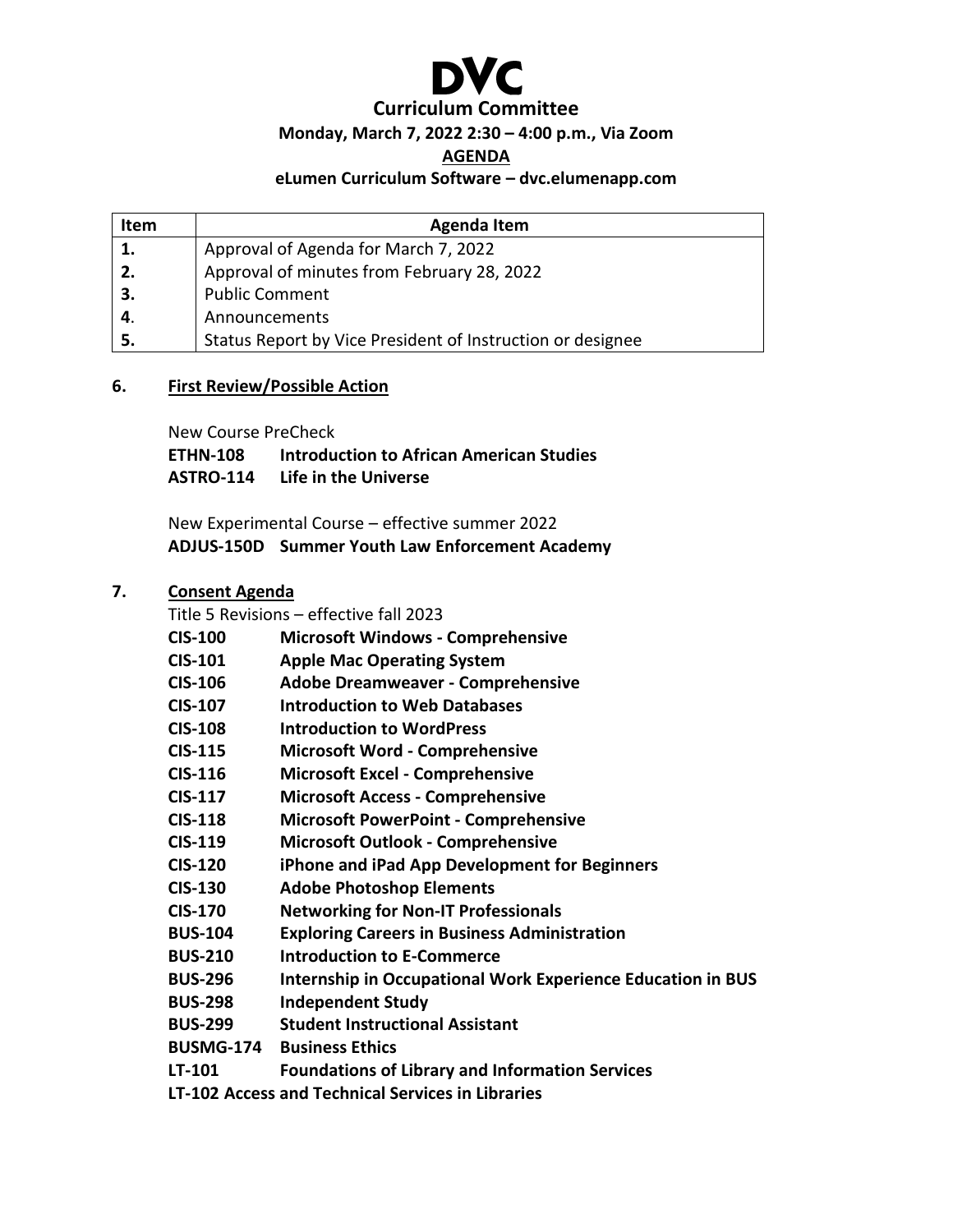### **8. Discussion Item/Possible Action**

Tech Review Process – "Mock" Tech Review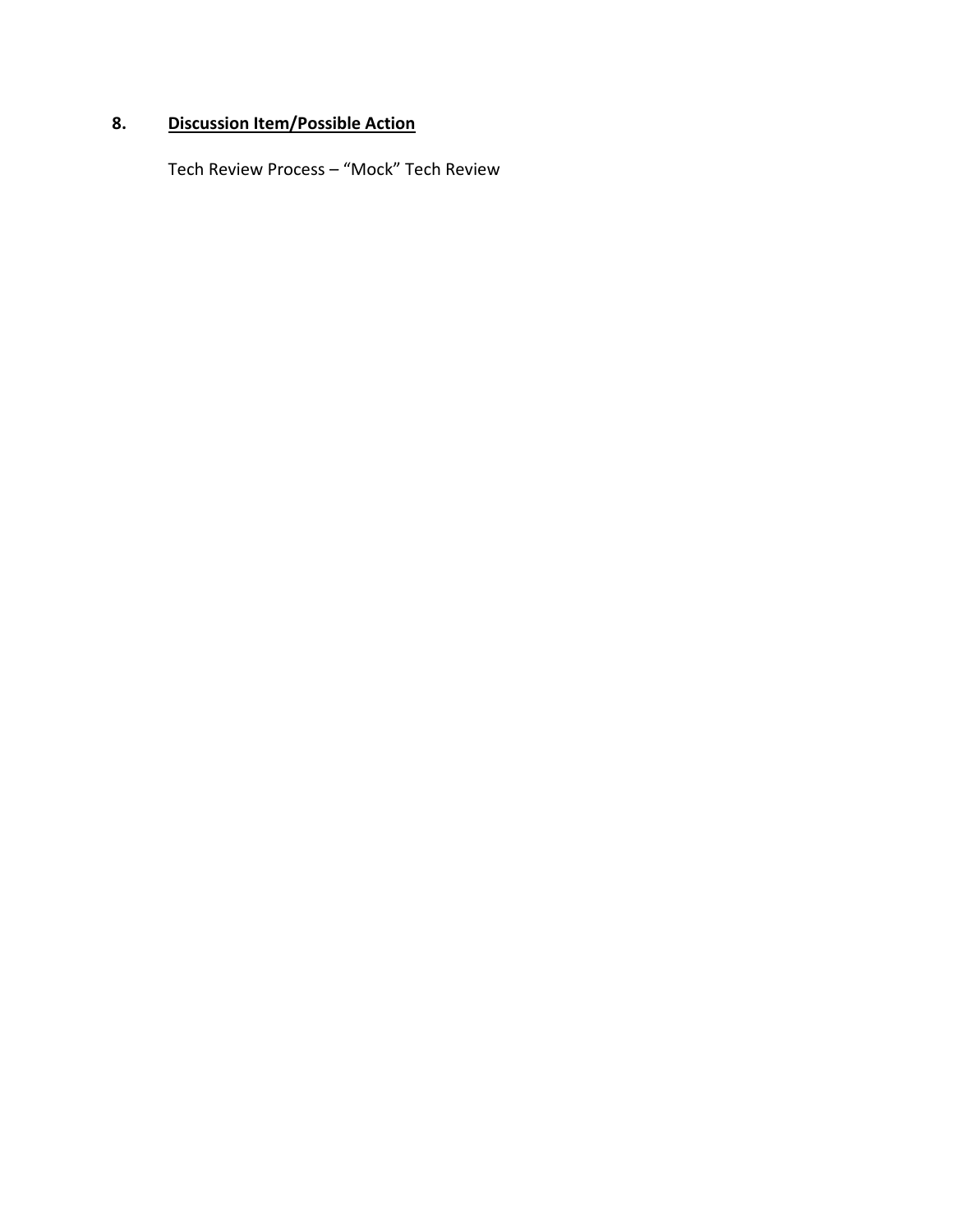

- Present: Claudia Hein (Chair), Lesley Agostino (recording minutes), Loc Huynh, Jacob VanVleet, Thao Pham, Nikki Moultrie (VPI Designee), Maria Dorado, Jason Carrick, Kitran Colwell, Kristen Colchico, Troy Bennett (Incoming Chair), Allan Lacayo, Valerie Greene, Dan Kiely, Rayshell Clapper, Lisa Villanueva, Adhitya Mohan
- Absent: Martina Ebesugawa

*Meeting held via Zoom –* Hein called the meeting to order at 2:32 p.m.

- 1. Approval of the February 28, 2022 agenda: **It was MSC, with no objections and by all present, to approve the agenda as written.**
- 2. Approval of minutes from January 31 and February 7, 2022: **It was MSC, with no objections and by all present, to approve the minutes as written.**
- 3. Public Comment: None
- 4. Announcements:
	- Curriculum Regional Meeting was held today Moultrie, Hein, Bennett, Pham, and Agostino attended the online presentation.
	- The Vice President of Equity and Instruction forums will be held on Thursday afternoon. Curriculum committee members are encouraged to attend/view the forums and provide feedback.
- 5. Status Report by VPI or designee: None
- 6. First Review/Possible Action

New Course – Final Approval – effective fall 2023 **EDUC-121 Secondary Education - The Teaching Experience** This course builds on EDUC-120 and provides experience in high school education. **It was MSC, with no objections and by all present, to approve EDUC-121 as written. It was MSC, with no objections and by all present, to approve the distance education supplement (both 100% and hybrid options) as written.** 

#### **MATH-121L Plane Trigonometry with Support**

The MATH department is building these three courses to include support. The separate support courses will be removed from the next catalog.

**It was MSC, with no objections and by all present, to approve MATH-121L as written.** 

**It was MSC, with no objections and by all present, to approve the distance education supplement (both 100% and hybrid options) as written.** 

**It was MSC, with no objections and by all present, to approve the prerequisite of Placement into MATH-121 or MATH-121L or MATH-021; or MATH 119; or MATH-119SP; or intermediate algebra or equivalent as written.**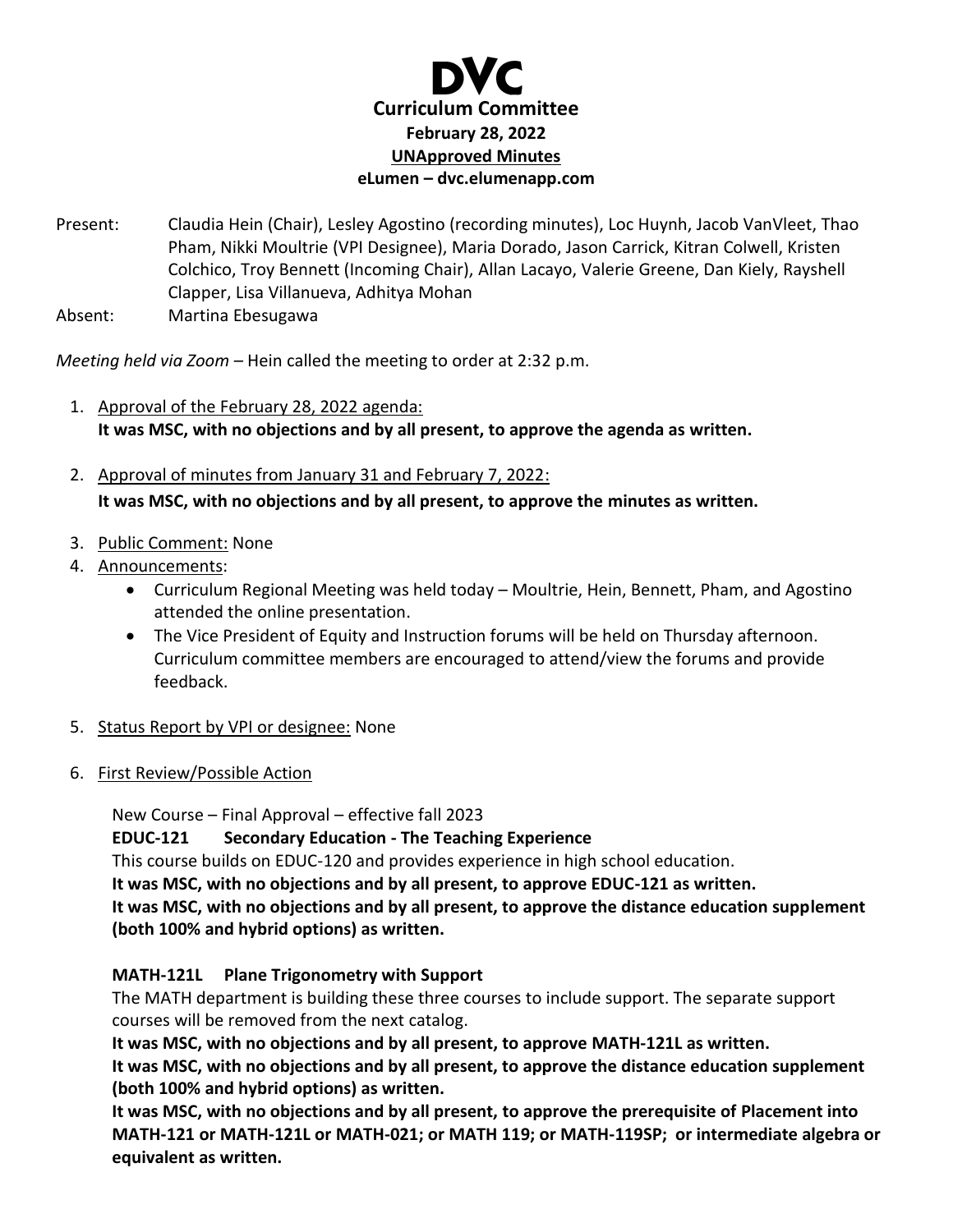

#### **MATH-135L College Algebra with Support**

**It was MSC, with no objections and by all present, to approve MATH-135L as written. It was MSC, with no objections and by all present, to approve the distance education supplement (both 100% and hybrid options) as written.** 

**It was MSC, with no objections and by all present, to approve the prerequisite Placement into MATH-135 MATH-135L or MATH-035; or MATH-119; or MATH-119SP; or intermediate algebra or equivalent as written.** 

#### **MATH-142L Elementary Statistics with Probability and Support**

**It was MSC, with no objections and by all present, to approve MATH-135L as written. It was MSC, with no objections and by all present, to approve the distance education supplement (both 100% and hybrid options) as written.** 

**It was MSC, with no objections and by all present, to approve the prerequisite Placement into MATH-142 or MATH-142L or MATH-042; or MATH 119; or MATH-119SP; or intermediate algebra or equivalent as written.**

#### New Experimental Courses – effective date varies

**ARTDM-150SM Introduction to Sequential Digital Media**

Joann Denning introduced ARTDM-150SM as a summer academy for high school students. This course will be created into a permanent course this year.

**It was MSC, with no objections and by all present, to approve ARTDM-150SM as written.** 

#### **HSCI-150HC Exploring Basic Healthcare Skills and Careers**

Colchico presented HSCI-150HC as a condensed version of HSCI/PH-100 to be offered as a one-unit academy experience at both DVC and SRC.

**It was MSC, with no objections and by all present, to approve HSCI-150HC as written.** 

#### **PH-150A Peer Health Educators**

Colchico introduced PH-150A as a experimental for fall 2022. The department is working on creating this course to pair with a work experience type course in the spring of 2023.

**It was MSC, with no objections and by all present, to approve PH-150A as written.** 

Change/Corrections to Prerequisites – fall 2022

*Add ENGL-122 as prerequisite, remove Elig for ENGL-122 prerequisite*

- **ENGL-222 Multi-Genre Creative Writing**
- **ENGL-223 Short Story Writing**
- **ENGL-224 Poetry Writing**
- **ENGL-225 Creative Nonfiction Writing**

**It was MSC, with no objections and by all present, to approve the addition of ENGL-122 as a prerequisite to ENGL-222, 223, 224, and 225 as written.**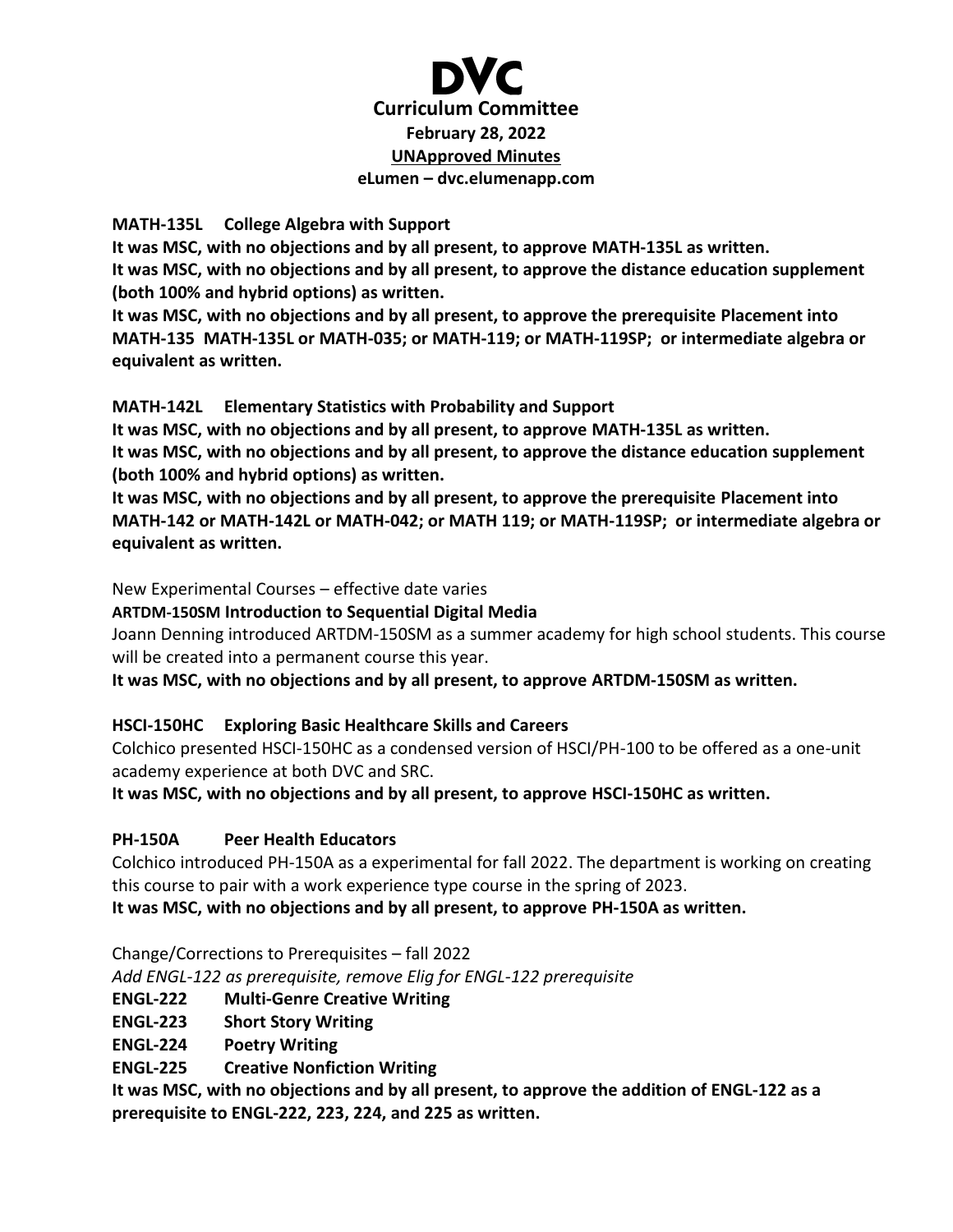

*Change from ENGL-122 as a recommendation to a prerequisite* **ENGL-272 Survey of Early World Literature It was MSC, with no objections and by all present, to approve the addition of ENGL-122 as a prerequisite for ENGL-272 as written.**

#### 7. Discussion Item/Possible Action

Spring 2022 CE Prereq Justification – BUSAC, CULN, DENHY, IDSGN, KINES Agostino commented that the SP22 CE prereq justification emails will be sent out to Curriculum Committee members and department chairs this week. Instructions will be attached.

Exit and Target Skills Training/Discussion

Hein presented a training on matching exit and target skills for pre/co-requisites and advisories. There are three types of requisites: sequential, non-course advisory, and non-sequential. The training document is attached and will also be posted on the curriculum committee website.

Hein adjourned the meeting at 3:45 p.m.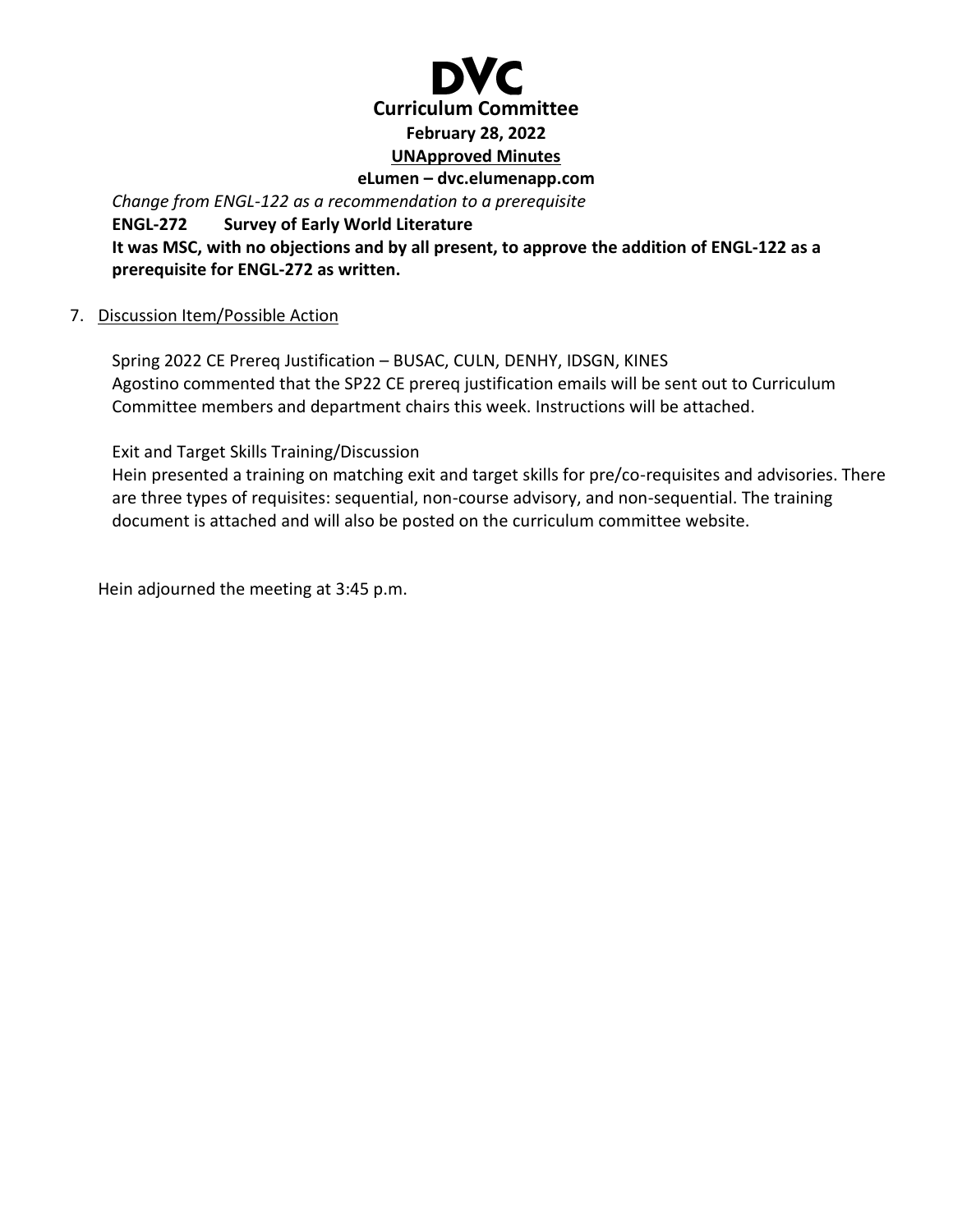

#### **Justification of Advisory/Prerequisite using Exit/Target Skills Chart**

For all courses with requisites or advisories, we "must document the requisite skills which have been established through content review in a separate section of the course outline. The primary goal of identifying requisites and providing advisories is to facilitate student success. A content review process should document that connection by showing how the skills achieved in the requisite course are fundamental to success for most students taking the receiving course. The writing style of the prerequisite skills section is the same as that for the objectives." "In its simplest form, a content review consists of comparing the entry skills list with the objectives of one or more courses to identify courses that would be appropriate requisites. This list of entry skills is also very useful in determining articulation pathways for students coming from other institutions or life experiences."

#### ASCCC paper, *The Course Outline of Record: A Curriculum Reference Guide Revisited* (2017).

Prerequisites and advisories let students know that there are certain skills that they will need to be successful in the courses. We are required to "justify" the prerequisite or advisory by making it clear in the Course Outline of Record how a student will use those previously acquired skills. Student Learning Outcomes, Assignments, and Evaluation Samples are all possible indicators of how students will use required previously acquired knowledge and skills to be successful.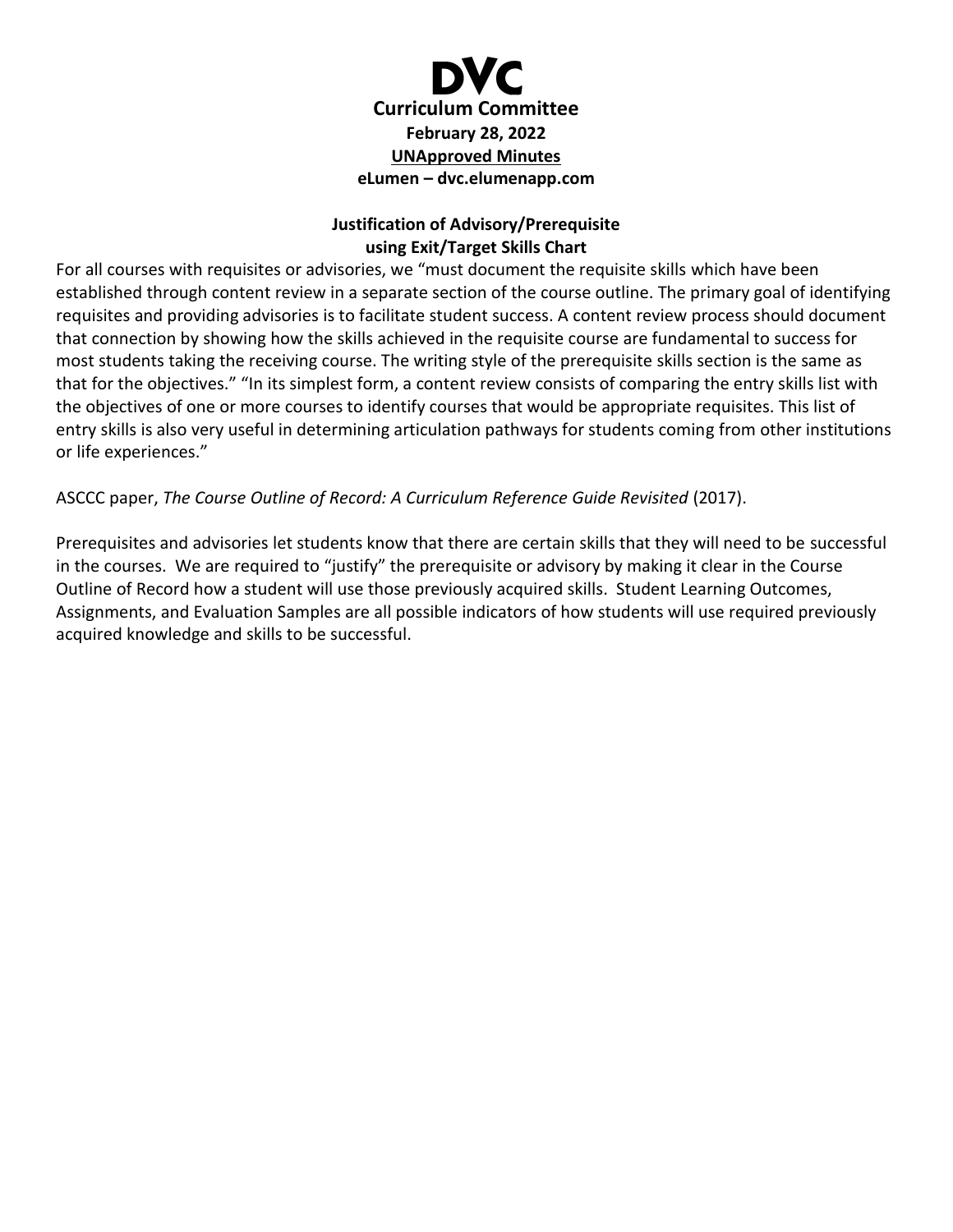

#### **eLumen – dvc.elumenapp.com**

#### **Type 1: Sequential prerequisites/advisories within the same/similar Subject Code**

Exit Skills = select three different SLOs from the course that is the prerequisite or advisory and match to Target Skills = three SLOs in the course outline that you are revising/developing.

*Note: You will be entering only the items that are underlined, the other parts are either already part of the chart or shown here as a reference to where the items can be found.*

| Exit Skills                           | <b>Target Skills</b>                       |
|---------------------------------------|--------------------------------------------|
| If the student achieves this SLO from | They will be able to do this SLO from this |
| prerequisite/advised course           | course being revised/developed.            |
| SLO from prerequisite/advised course  | SLO from course being revised/developed.   |
| SLO from prerequisite/advised course  | SLO from course being revised/developed.   |
| SLO from prerequisite/advised course  | SLO from course being revised/developed.   |

Example: GEOG-125

#### Advisory = GEOG-124 or equivalent

| <b>Exit Skills (from GEOG-124)</b>                                                                                 | <b>Target Skills (for GEOG-125)</b>                                                                                                                                                                  |
|--------------------------------------------------------------------------------------------------------------------|------------------------------------------------------------------------------------------------------------------------------------------------------------------------------------------------------|
| Students will be able to:                                                                                          | Students will be able to:                                                                                                                                                                            |
| Explain the fundamental spatial concepts<br>of location, space, direction, route, and<br>time. (SLO from GEOG-124) | Demonstrate usage of spatial information in terms of 'what',<br>where', and 'why' with the help of GIS. (SLO from GEOG-125)                                                                          |
| Interpret spatial associations and<br>patterns. (SLO from GEOG-124)                                                | Demonstrate the use of GIS techniques in more complex regional-<br>spatial analyses such as environmental impact assessment, regional-<br>city planning and resource management. (SLO from GEOG-125) |
| Summarize and evaluate the different<br>applications of mobile mapping. (SLO<br>from GEOG-124)                     | Present spatial information, spatial data and spatial relations in<br>digital forms as maps, and graphs. (SLO from GEOG-125)                                                                         |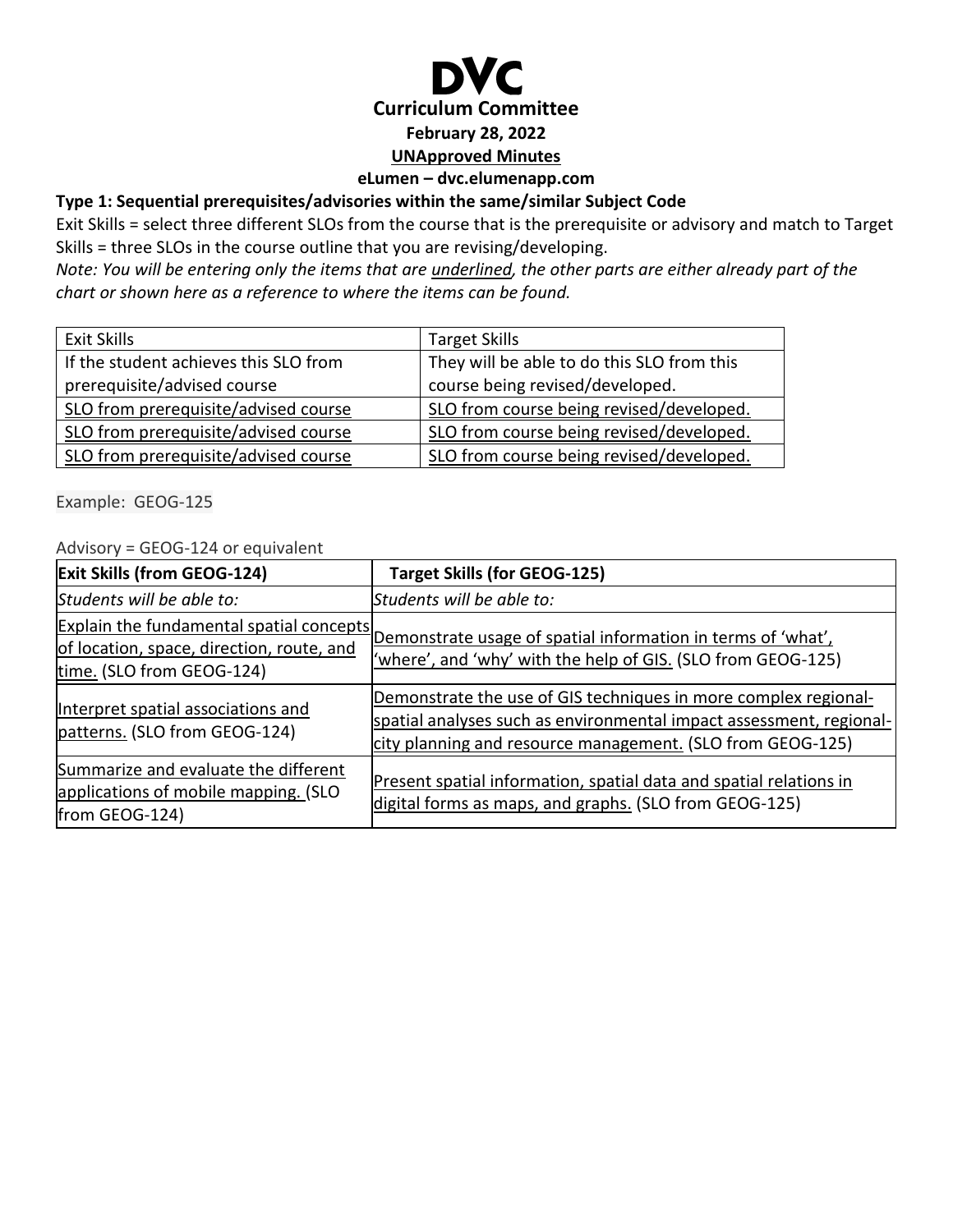## **Curriculum Committee February 28, 2022 UNApproved Minutes eLumen – dvc.elumenapp.com**

#### **Type 2: Non-Course Advisory: "College-level reading and writing are expected" (formally known as "Eligibility for ENGL-122")**

1. Exit Skills = select three different SLOs from ENGL-117

2. Match to the ENGL-117 SLOs to Target Skills. Target skills are Sample Assignments and/or Methods of Evaluation examples in the course outline that you are revising/developing (copy and paste the examples themselves – do not create new assignments or examples).

*Note: You will be entering only the items that are underlined, the other parts are either already part of the chart or shown here as a reference to where the items can be found.*

| Exit Skills                                 | <b>Target Skills</b>                           |
|---------------------------------------------|------------------------------------------------|
| If the student achieves this SLO from ENGL- | They will be able to do this assignment in the |
| 117                                         | course being revised/developed                 |
| SLO from ENGL-117                           | Assignment/Evaluation Example from course      |
|                                             | outline being revised/developed                |
| SLO from ENGL-117                           | Assignment/Evaluation Example from course      |
|                                             | outline being revised/developed                |
| SLO from ENGL-117                           | Assignment/Evaluation Example from course      |
|                                             | outline being revised/developed                |

Example: ASTRO-120 Advisory: College-level reading and writing are expected.

| <b>Exit Skills</b>                                                                                                                                                          | <b>Target Skills</b>                                                                                                                                                                                                                                                                                                                                                                                                                                                                                                      |
|-----------------------------------------------------------------------------------------------------------------------------------------------------------------------------|---------------------------------------------------------------------------------------------------------------------------------------------------------------------------------------------------------------------------------------------------------------------------------------------------------------------------------------------------------------------------------------------------------------------------------------------------------------------------------------------------------------------------|
| Students will be able to:                                                                                                                                                   | Students will be able to:                                                                                                                                                                                                                                                                                                                                                                                                                                                                                                 |
|                                                                                                                                                                             | Read the chapter on the electromagnetic spectrum. Become familiar                                                                                                                                                                                                                                                                                                                                                                                                                                                         |
| Comprehend and recall college-level                                                                                                                                         | with the main parts of the electromagnetic spectrum. Be able to                                                                                                                                                                                                                                                                                                                                                                                                                                                           |
| readings. (SLO from ENGL-117)                                                                                                                                               | explain Kirchhoff's laws and the types of spectra, how atomic                                                                                                                                                                                                                                                                                                                                                                                                                                                             |
|                                                                                                                                                                             | structure affects spectra, and how electronic transitions within the                                                                                                                                                                                                                                                                                                                                                                                                                                                      |
|                                                                                                                                                                             | atom both absorb and emit photons. (Assignment from ASTRO-120)                                                                                                                                                                                                                                                                                                                                                                                                                                                            |
| Write well-structured essays that have<br>a focused thesis and developed and<br>well-supported paragraphs with<br>appropriate transitional elements. (SLO<br>from ENGL-117) | In a three-page paper, compare and contrast the evolution of a 1-solar<br>mass star with a 5-solar mass star. (Assignment from ASTRO-120)                                                                                                                                                                                                                                                                                                                                                                                 |
| Use reading strategies to read and<br>comprehend college-level texts. (SLO<br>from ENGL-117)                                                                                | Read the chapter on the Sun. Be able to discuss the main<br>characteristics (size, mass, and distance) of the Sun and how they<br>were determined. Become familiar with the three main layers of the<br>solar atmosphere and be able to explain how their temperatures were<br>obtained. Explain how the Sun produces energy and how properties of<br>the solar interior are deduced. Become familiar with the various<br>methods of energy transport within the Sun and where they occur.<br>(Assignment from ASTRO-120) |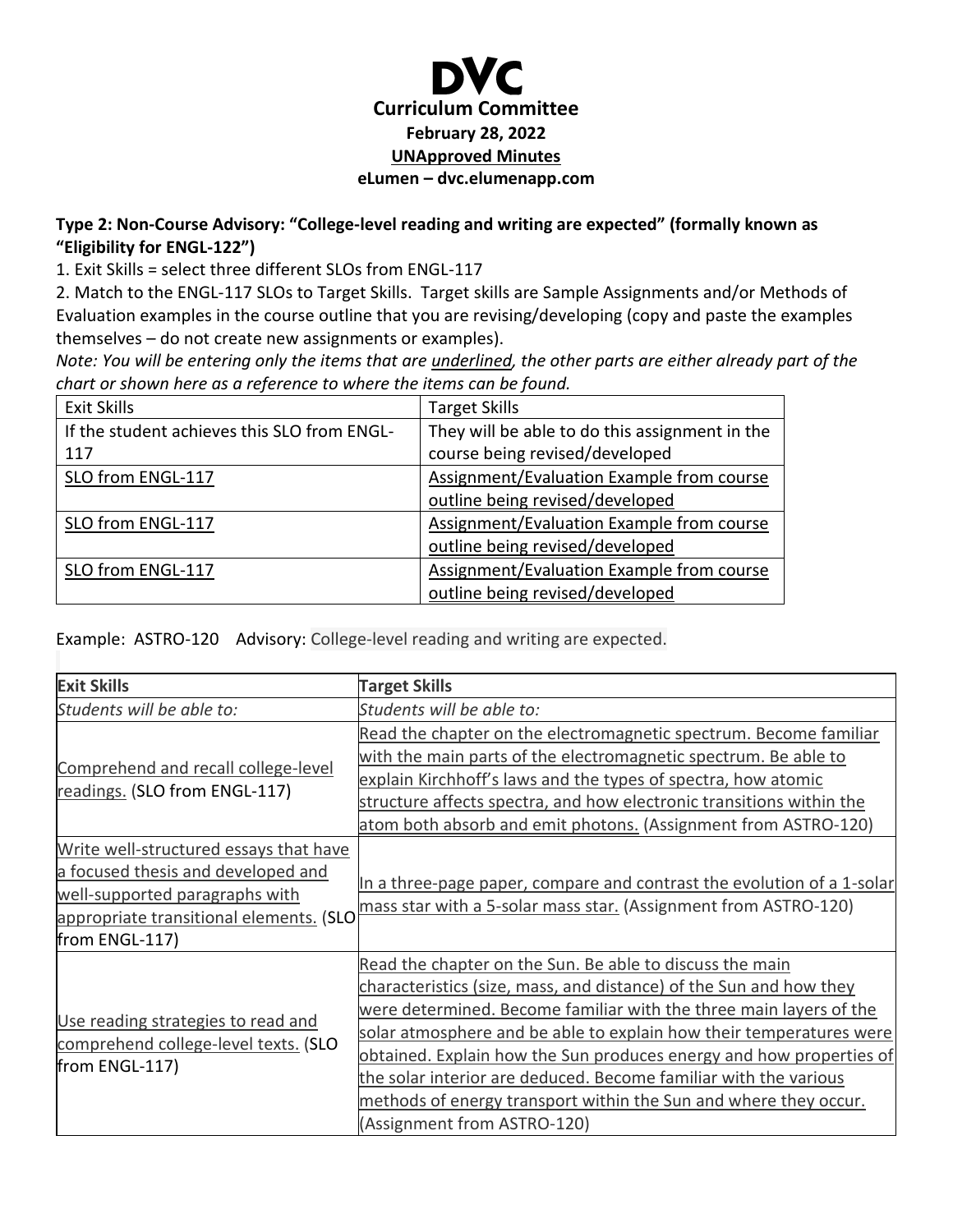## **Curriculum Committee February 28, 2022 UNApproved Minutes eLumen – dvc.elumenapp.com**

#### **Type 3: Non-sequential prerequisites/advisories (example MATH for other subject codes**

Priority would be to use the SLOs in the chart! However sometimes the prerequisite or advisory course SLOs are needed for student success in the course being revised/developed because these outcomes contain "tools" used for assignments in the revised/developed course. Often these prerequisites/advisories are required for articulation purposes. In these cases, examples of assignments/evaluation can also be used. You may need to "mix and match" SLOs from the prerequisite or advisory course with SLOs **and/or** assignment/evaluation examples in the course outline that you are revising. The requirement is to justify the prerequisite or advisory.

*Note: You will be entering only the items that are underlined, the other items are either already part of the chart or shown here as a reference to where the items can be found.*

| <b>Exit Skills</b>                    | <b>Target Skills</b>                      |
|---------------------------------------|-------------------------------------------|
| If the student achieves this SLO from | They will be able to do this SLO or       |
| prerequisite/advised course           | assignment from this course being revised |
| SLO from prerequisite/advised course  | SLO or assignment from course being       |
|                                       | revised/developed                         |
| SLO from prerequisite/advised course  | SLO or assignment from course being       |
|                                       | revised/developed                         |
| SLO from prerequisite/advised course  | SLO or assignment from course being       |
|                                       | revised/developed                         |

Example = ASTRO-110 Advisory: MATH-085 or equivalent

| <b>Exit Skills</b>                                                                                                                  | <b>Target Skills</b>                                                                                                                                                                                                                                                                                                                                                                                                                                                                                           |
|-------------------------------------------------------------------------------------------------------------------------------------|----------------------------------------------------------------------------------------------------------------------------------------------------------------------------------------------------------------------------------------------------------------------------------------------------------------------------------------------------------------------------------------------------------------------------------------------------------------------------------------------------------------|
| Students will be able to:                                                                                                           | Students will be able to:                                                                                                                                                                                                                                                                                                                                                                                                                                                                                      |
| Apply the fundamental<br>principles of algebra to the<br>manipulation of algebraic<br>expressions. (SLO from MATH-<br>$ 085\rangle$ | Find the range of declinations that is circumpolar as viewed by an observer<br>at latitude 34 degrees N. Assess which constellations would be visible to<br>such an observer. (Assignment from ASTRO-110)                                                                                                                                                                                                                                                                                                      |
| Graph linear equations on a<br>coordinate graph. (SLO from<br>MATH-085)                                                             | Use mathematical or graphical information to form conclusions. (SLO from<br>ASTRO-110)                                                                                                                                                                                                                                                                                                                                                                                                                         |
| Write algebraic expressions and<br>equations for situations given in<br>word problems. (SLO from<br>MATH-085)                       | 1. Plot the position of the Moon on a star chart provided. As you plot, draw<br>the Moon to scale, show the proper phase, and record the date and time of<br>each observation. Make observations over several weeks. 2. Find the length,<br>width, or height of the objects in the list using your textbook or the internet.<br>Record the measurements and then convert them to meters and plot them<br>on the logarithmic chart provided so you can see their relative sizes.<br>(Assignment from ASTRO-110) |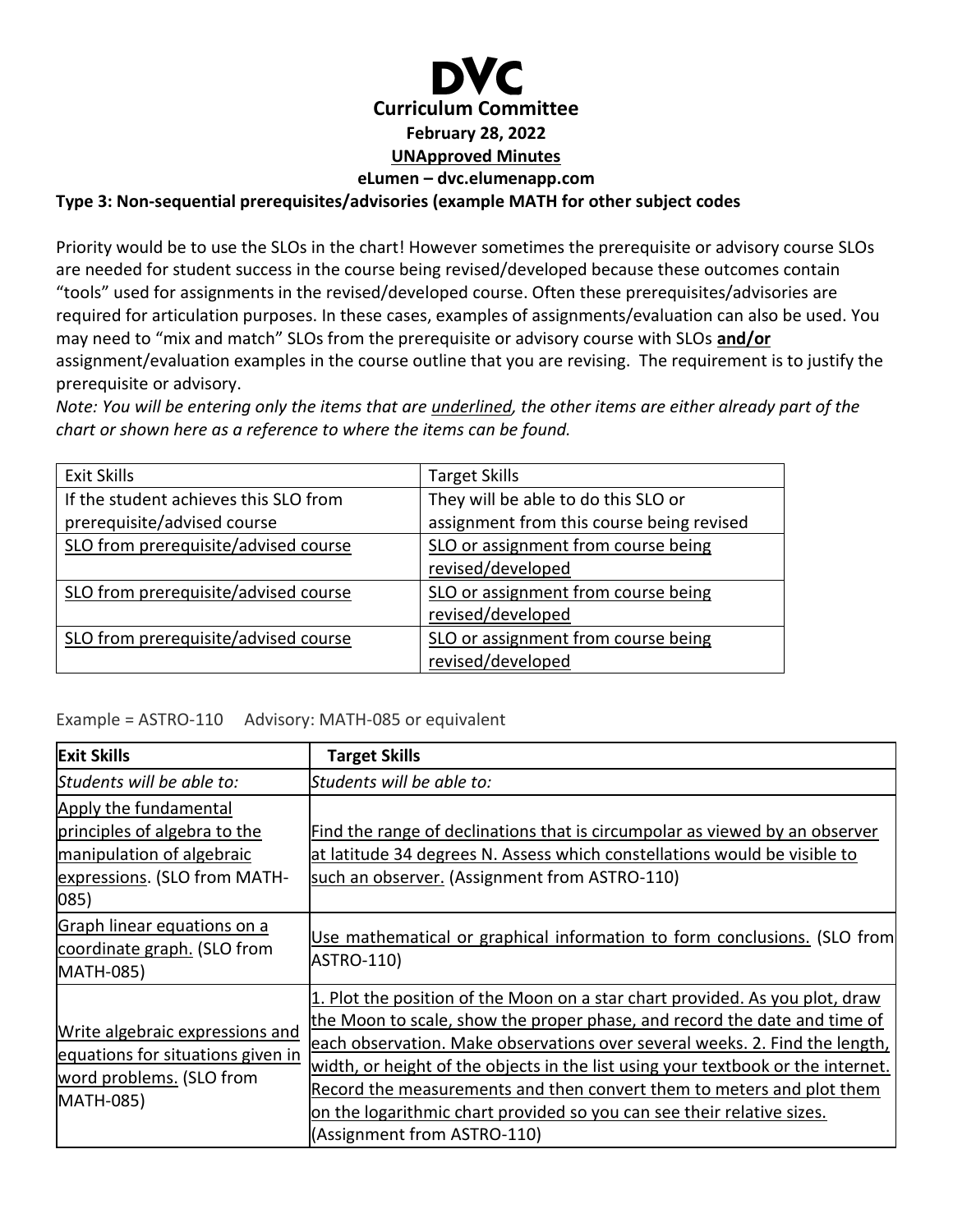## DVC New Course PreCheck Form

This is the first step in creating a new course. Upon completion including signatures, submit to the Instruction Office and you will be scheduled to present your course to the committee. Date: 12/06/21

| $\sim$<br>Code<br>Subject | Course Number | Title<br>Course                                                          | Units |
|---------------------------|---------------|--------------------------------------------------------------------------|-------|
| <b>ETHN</b>               | 108           | . .<br>Studies<br>. African American ر<br>Introduction<br>$+ \sim$<br>ιo | J.u   |

Course Description: This introduction to the field of African American Studies employs an interdisciplinary approach to the study of the experiences of African Americans and their impact on American society and culture. The course covers historical and contemporary issues including African origins, the development of African American culture, African American creative production, the African American family, African American political life, the socio-economic empowerment of African Americans, and the intersections of race, ethnicity, gender, sexuality, class, ability and mental health in the United States as they relate to African Americans. Lecture Hours | 54 | Laboratory Hours | | | Hours by Arrangement | | | Activity Hours

#### **Justification for this Course Offering:**

1. All courses should be appropriate to the mission of the California Community College System (California Ed Code §66010.4) and Diablo Valley College. Describe why this course is necessary at this time. Describe how this course will meet an unmet need in the major, program, or general education area in which it is designed to serve. If it is a standalone course (not part of a program), its role in the college's curriculum should be explained.

This course will meet the new CSU Area F (Ethnic Studies) requirement and will be a part of the developing Ethnic Studies program and AA/AAT/AST at DVC. The course will also be required for an African American Studies Certificate that will be a part of the Ethnic Studies program.

| This course to be proposed for:                                     |          |                            |
|---------------------------------------------------------------------|----------|----------------------------|
| $\boxtimes$ CSU Transfer                                            |          |                            |
| $\boxtimes$ UC Transfer                                             |          |                            |
| $\boxtimes$ Course to course articulation with CSU or UC            |          |                            |
| $\boxtimes$ DVC General Education                                   | Area:    |                            |
| $\boxtimes$ CSU General Education                                   | Area:    | D and F                    |
| $\boxtimes$ igetc                                                   | Area:    | 4                          |
| $\boxtimes$ Addition to an AA/AAT/AS/AST                            | Program: | Ethnic Studies in progress |
| $\boxtimes$ Addition to a Certificate of Achievement/Accomplishment | Program: | In progress                |

2. Are there existing courses with similar content currently offered?  $\Box$  Yes  $\boxtimes$  No If so, please describe the reason that existing courses do not meet the current need of the college and *clearly distinguish* this new course from other courses currently offered. (A search of the online catalog may be helpful.) If yes, has the other department been notified to ensure that content is substantially different and is not being currently met in an active course already in the catalog.

Appropriately, this course overlaps with the African American content in the Introduction to Ethnic Studies and with the historical content in African American History. As such, the Introduction to African American Studies provides specific African American focus for Area F (and an African American Studies certificate) and leaves the more concentrated and broad history content to the African American History courses.

3. Has this course been previously offered as an experimental course? Yes  $\boxtimes$  No – If yes, what was the course Subject Code and Course Number?

4. Which discipline(s) are proposed to be eligible to teach this course? Ethnic Studies, African American Studies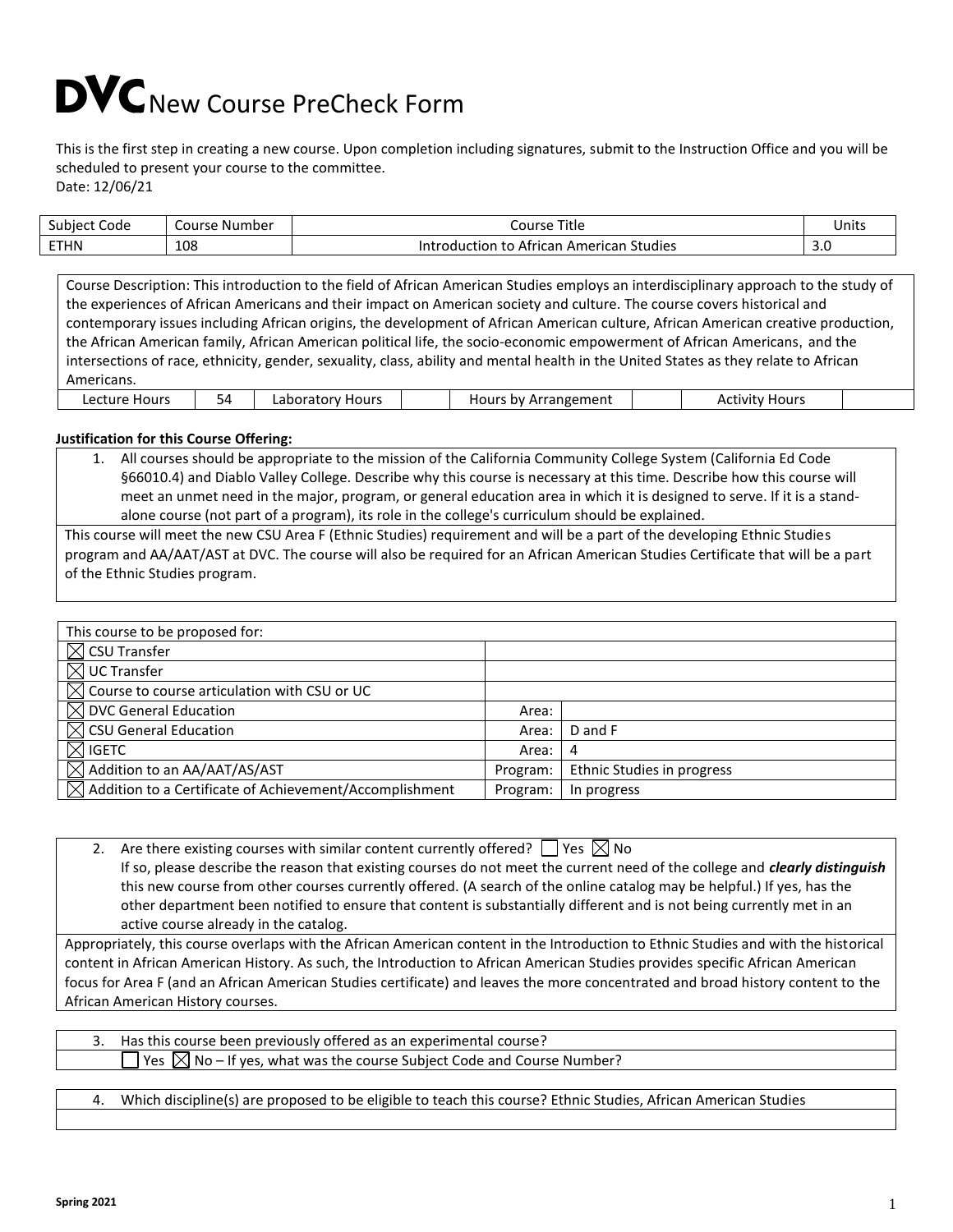#### **Required Signatures**

| <b>Matthew Powell</b> | 6 Dec. 2021 |      | <b>Matthew Powell</b>          | 6 Dec. 2021 |      |
|-----------------------|-------------|------|--------------------------------|-------------|------|
| Initiator             |             | Date | Department Chair               |             | Date |
|                       |             |      |                                |             |      |
| Martina Ebesugawa     | 8 Dec 2021  |      | L. Agostino                    | 12/6/21     |      |
| Curriculum Committee  |             | Date | received by Instruction Office |             | Date |
| Representative        |             |      | and scheduled for PreCheck     |             |      |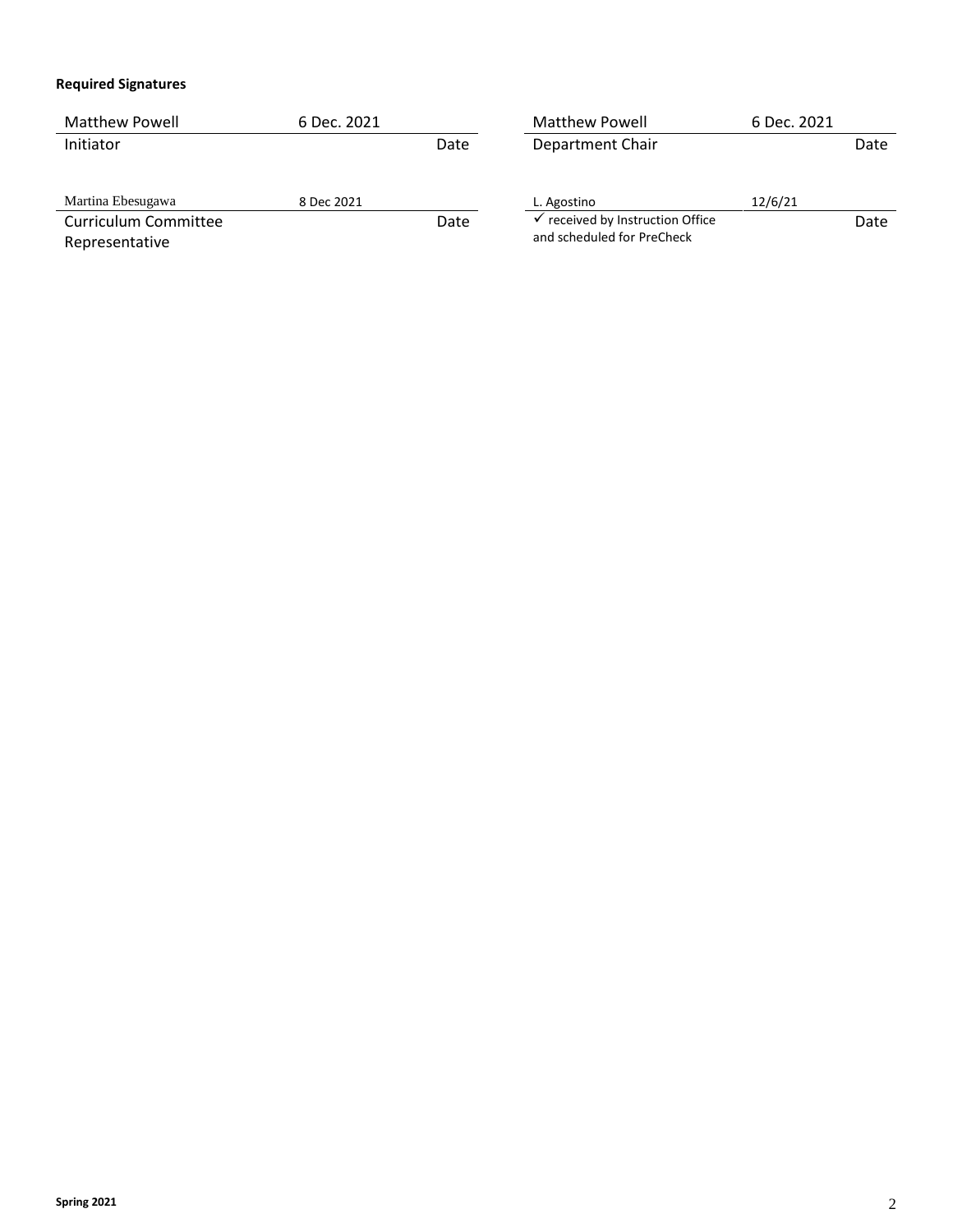# DVC New Course PreCheck Form

This is the first step in creating a new course. Upon completion including signatures, submit to the Instruction Office and you will be scheduled to present your course to the committee.

Date:1/30/2022

| -<br>Code<br>subject.<br><b>Jul</b> | Course<br>. Number | Title<br>Course               | Units |
|-------------------------------------|--------------------|-------------------------------|-------|
| <b>ASTRC</b>                        | 114                | Universe<br>_ite<br>the<br>in |       |

| <b>Course Description</b>                                                                                            |                                                                                                                      |                  |  |                      |  |
|----------------------------------------------------------------------------------------------------------------------|----------------------------------------------------------------------------------------------------------------------|------------------|--|----------------------|--|
|                                                                                                                      | This course examines the astronomical influences on life on Earth and the possibility of life on other bodies in the |                  |  |                      |  |
| Solar System and on planets that orbit other stars. We study the chemical basis for life, the origin, evolution, and |                                                                                                                      |                  |  |                      |  |
| constraints of life on Earth, and the markers of life that may be seen on other planets and moons.                   |                                                                                                                      |                  |  |                      |  |
| Lecture Hours                                                                                                        | 54                                                                                                                   | Laboratory Hours |  | Hours by Arrangement |  |

#### **Justification for this Course Offering:**

The astronomy sub-department currently offers 1 introductory level and 1 more mathematical astronomy course. Our current introductory level course, Astro-110, focuses on observations of astronomical phenomena in the sky, whereas our Astro-120 course delves more deeply into astrophysical concepts. The new The Life in the Universe course expands our introductory astronomy course offerings by providing a course that focuses on the science behind the search for life in the universe, a topic which makes the news headlines frequently and is predicted to be of high interest to our student population. This course, like our other offerings, will have no prerequisites and will fulfil the general education physical science requirement.

| This course to be proposed for:                         |          |                              |
|---------------------------------------------------------|----------|------------------------------|
| <b>CSU Transfer</b>                                     |          |                              |
| <b>UC Transfer</b>                                      |          |                              |
| Course to course articulation with CSU or UC            |          |                              |
| <b>DVC General Education</b>                            | Area:    | II (Natural Science)         |
| $\boxtimes$ CSU General Education                       | Area:    | <b>B1 (Physical Science)</b> |
| <b>IGETC</b>                                            | Area:    | 5А                           |
| Addition to an AA/AAT/AS/AST                            | Program: |                              |
| Addition to a Certificate of Achievement/Accomplishment | Program: |                              |

| 1. Are there existing courses with similar content currently offered? $\Box$ Yes $\boxtimes$ No           |
|-----------------------------------------------------------------------------------------------------------|
| If so, please describe the reason that existing courses do not meet the current need of the college and   |
| clearly distinguish this new course from other courses currently offered. (A search of the online catalog |
| may be helpful.)                                                                                          |

| 2. Has this course been previously offered as an experimental course?                                                    |  |
|--------------------------------------------------------------------------------------------------------------------------|--|
| , $\overline{\phantom{a}}$ Yes $\,\overline{\boxtimes}$ No – If yes, what was the course Subject Code and Course Number? |  |

| Which discipline(s) are proposed to be eligible to teach this course? |
|-----------------------------------------------------------------------|
| Astronomy, Physics                                                    |

#### **Required Signatures**

|        |      | Michael Quinn            | 2/4/2022 |      |
|--------|------|--------------------------|----------|------|
|        | Date | Department Chair         |          | Date |
|        |      |                          |          |      |
| 2/4/22 |      |                          | 3/7/22   |      |
|        | Date | ✔ Scheduled for PreCheck |          | Date |
|        |      | Jean Chiar 2/2/22        |          |      |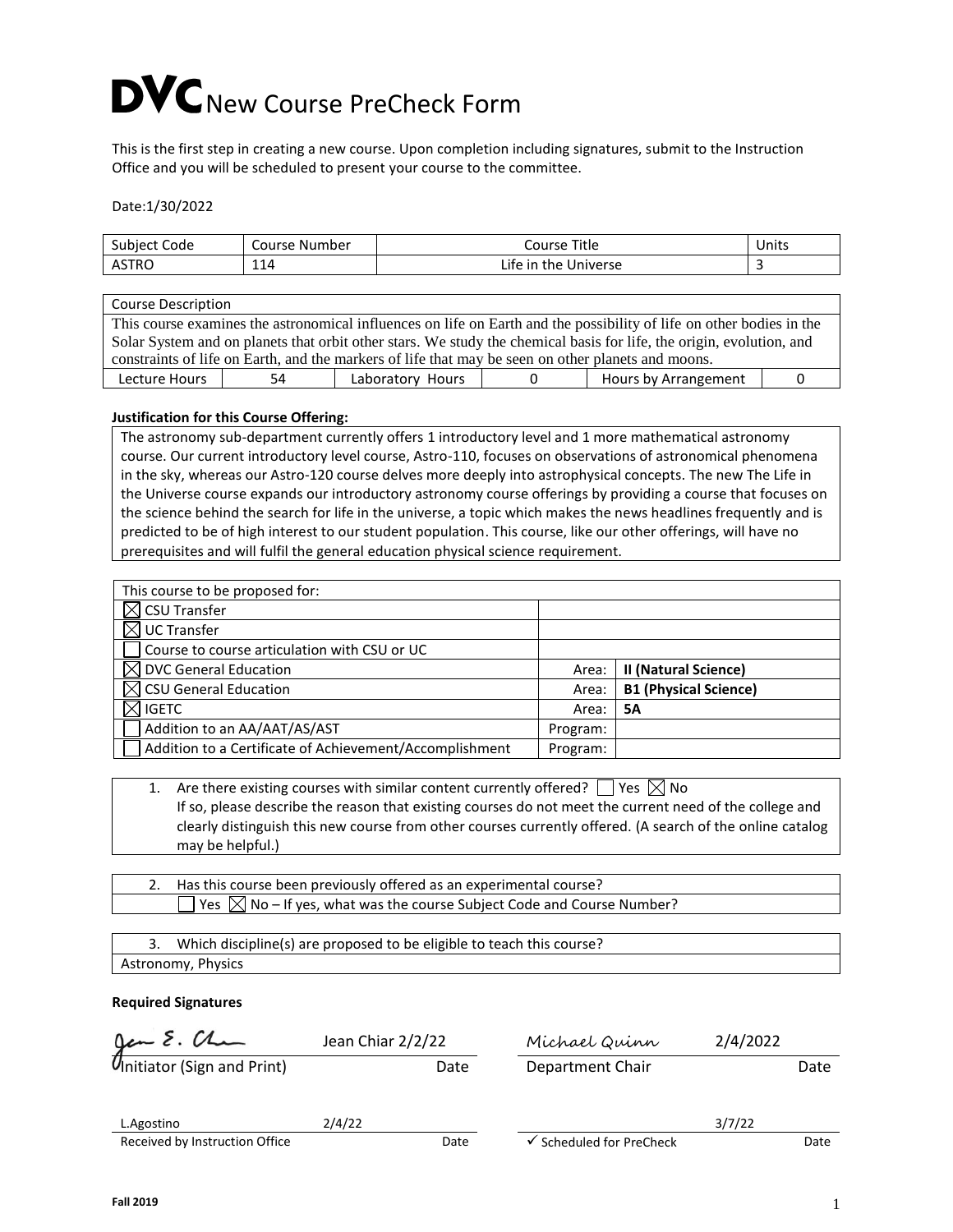## DIABLO VALLEY COLLEGE APPLICATION TO OFFER AN EXPERIMENTAL COURSE

**Experimental Course** – Experimental courses are courses offered on a trial basis and may not be offered more than twice. Submit this application to the Instruction Office **with the first draft of the schedule** for the term in which the course will be offered.

| This is the 1 <sup>st</sup> time this course has | <b>TERM: SUMMER</b> | <b>YEAR: 2022</b> |
|--------------------------------------------------|---------------------|-------------------|
| been offered                                     |                     |                   |

| <b>Subject Code</b><br><b>ADJUS</b> | <b>Number</b><br><b>150D</b> | Section #<br>(scheduler<br>will assign) | <b>Course Title</b><br><b>Summer Youth Law Enforcement Academy</b> | <b>Units</b> |
|-------------------------------------|------------------------------|-----------------------------------------|--------------------------------------------------------------------|--------------|

| LEC HRS/Term:                                                                     | 40 | LAB HRS/Term:   | 40 | ACT HRS/Term:          |  |
|-----------------------------------------------------------------------------------|----|-----------------|----|------------------------|--|
| LECAR HRS/Term:                                                                   |    | LABAR HRS/Term: |    | <b>ACTAR HRS/Term:</b> |  |
| Proposed Class Maximum:                                                           | 40 |                 |    |                        |  |
| List Prerequisites/Co-requisites/Recommendations requested for this course BELOW: |    |                 |    |                        |  |
| Subject Code and Number<br>Recommendation<br>Prerequisite<br>Co-requisite         |    |                 |    |                        |  |
|                                                                                   |    |                 |    |                        |  |
|                                                                                   |    |                 |    |                        |  |
|                                                                                   |    |                 |    |                        |  |

#### **Justification for this Course Offering:**

1. All courses should be appropriate to the missions of the California Community College System (California Ed Code §66010.4) and Diablo Valley College: Basic Skills, lower-division major/general education preparation, Career Education. Describe why this course is necessary and will meet an unmet need in the area in which it is designed to serve. If it is a stand-alone course (not part of a program), its role in the college's curriculum should be explained.

This is a Summer career exploration and preparation academy designed for high school age students.

2. Are there existing courses with similar content currently offered in your department or another department? If so, describe the reason that existing courses do not meet the current need of the college. Clearly distinguish this new course from other courses in the catalog. It is recommended to search the DVC Catalog PDF for keywords, ideas, or phrases for similar content.

There is currently no course of this type or design targeting high school age students.

3. What resources will be needed in order to offer this course? Are current resources adequate? Explain. Considerations: Staffing, Facilities, Supplies, Equipment, Library, Student Support, Technology.

The course will be home-based in DVC classroom PL101. Various city and county public safety agencies will provide resources and personnel to teach lessons and provide and coordinate hands-on exercises. There will be field trips to some public safety agencies. Two teaching assistants would be very helpful. Students will require to bring/wear athletic clothing for physical exercise: shorts, sweats, t-shirts and tennis shoes; students will also need to bring/wear comfortable-active clothing for physical outdoor activity: jeans or cargo full length pants, tennis shoes or boots, baseball cap or similar head cover and bring sun-block.

| Course Description:        | This is a career-planning course primarily for high school students and recent high |
|----------------------------|-------------------------------------------------------------------------------------|
| <b>Summer Youth Law</b>    | school graduates who are interested in police and law enforcement careers, or who   |
| <b>Enforcement Academy</b> | are currently employed as police explorers, police cadets, police aids, and         |
|                            | community service officers in local police departments. This course models the      |
|                            | POST police academy format and curriculum: it will provide basic knowledge and      |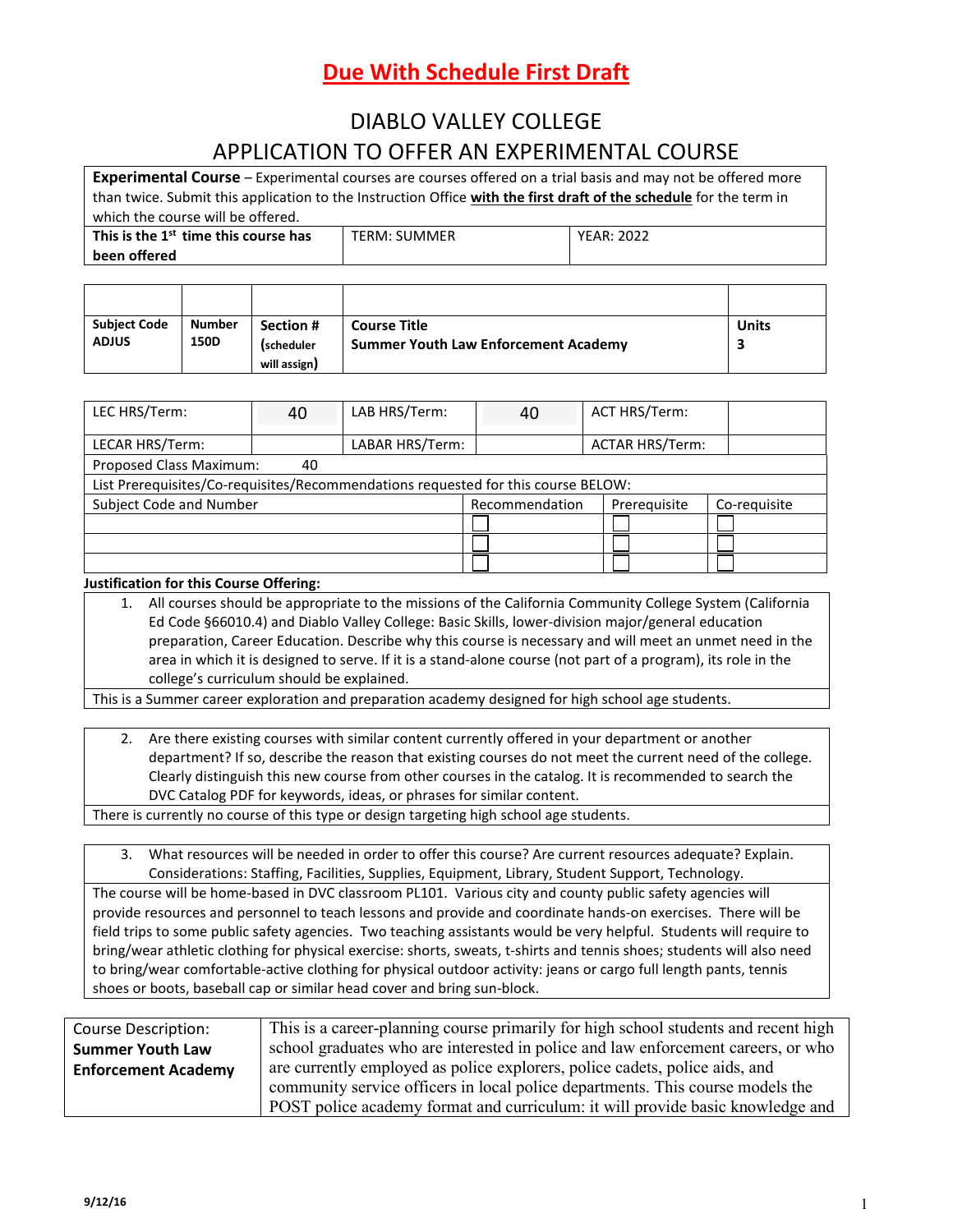## DIABLO VALLEY COLLEGE APPLICATION TO OFFER AN EXPERIMENTAL COURSE

|                         | skills training of a police officer. Students will engage in hands-on activities to<br>include first aid, public emergency response, crime scenes, investigations and<br>arrest situations, fire and emergency medical response, and other public safety<br>emergency scenarios. Students will learn about the hiring, training and emergency<br>response procedures, as well as to learn valuable life and safety information. The<br>functions of law enforcement agencies and their relationship to the Criminal<br>Justice System will be explored. Students will examine community-involved<br>policing and general police practices. The course will be instructed by a variety of<br>police and public safety professionals from area agencies. This course will<br>encourage students to enroll in DVC and pursue their educational goals and career<br>dreams. This course is accessible to a wide range of students, including non-<br>traditional and underrepresented groups, as well as those who may feel<br>academically unprepared or unsupported. |
|-------------------------|--------------------------------------------------------------------------------------------------------------------------------------------------------------------------------------------------------------------------------------------------------------------------------------------------------------------------------------------------------------------------------------------------------------------------------------------------------------------------------------------------------------------------------------------------------------------------------------------------------------------------------------------------------------------------------------------------------------------------------------------------------------------------------------------------------------------------------------------------------------------------------------------------------------------------------------------------------------------------------------------------------------------------------------------------------------------|
| Course Note:            | This course is open to all, but is particularly appropriate for high school students.<br>Participation in vigorous physical activity will be required.                                                                                                                                                                                                                                                                                                                                                                                                                                                                                                                                                                                                                                                                                                                                                                                                                                                                                                             |
| SLOs/Course Objectives: | Students will be able to:<br><b>I. LECTURE</b><br>A. Identify the three primary public safety agencies and their basic roles and<br>functions.<br>B. Understand the basic principles and methods of first aid.<br>C. Explain the characteristics of an effective police officer.<br>D. Develop a personal safety plan.<br>E. Discuss the various opportunities for employment in law enforcement agencies.<br>II. LAB<br>A. Effectively apply practical first aid methods to an individual in a basic<br>emergency.<br>B. Understand and demonstrate the principle actions taken by a police officer in a<br>typical emergency situation.<br>C. Demonstrate an understanding of the qualifications needed for employment in<br>law enforcement<br>D. Set and continuously modify academic, personal and physical fitness goals.<br>E. Develop and revise a clear plan for their post-secondary educational and<br>career choices.                                                                                                                                  |
| Content:                | <b>Lecture</b><br>Introduction to Public Safety<br>1.<br>Purpose<br>a.<br>Mission<br>b.<br>Service<br>$c_{\cdot}$<br>Safety<br>d.<br>Public Safety Organizations<br>2.<br>Police<br>a.<br>Fire<br>b.<br><b>Emergency Medical Services</b><br>c.<br>Hospitals<br>d.<br>Other state and federal public safety and service organizations<br>e.                                                                                                                                                                                                                                                                                                                                                                                                                                                                                                                                                                                                                                                                                                                        |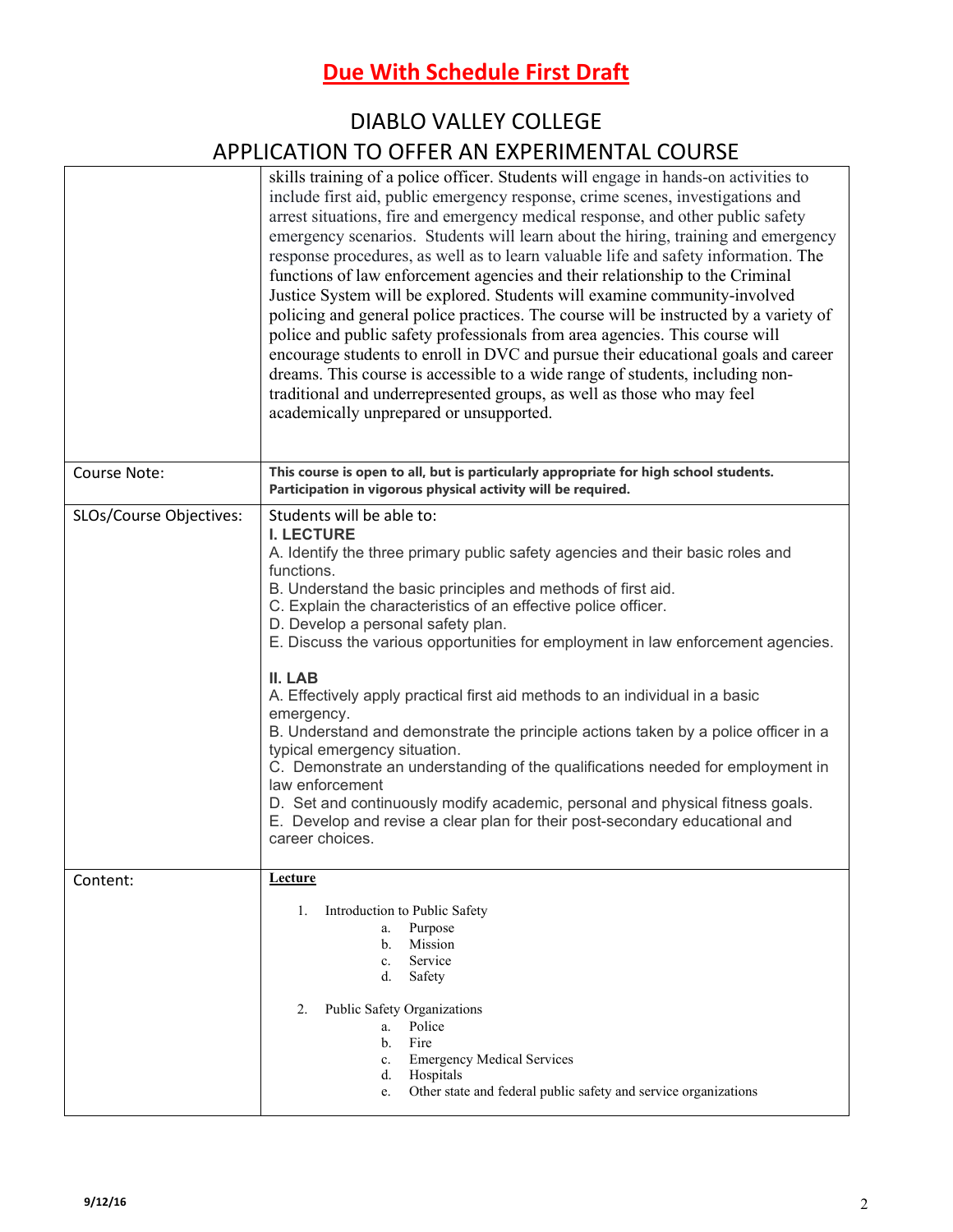## DIABLO VALLEY COLLEGE APPLICATION TO OFFER AN EXPERIMENTAL COURSE

| 3. | Organizational structure of a police department<br>Community-oriented policing enhances traditional policing strategies<br>а.<br>Identify the advantages and disadvantages of mandatory arrest<br>b.                             |
|----|----------------------------------------------------------------------------------------------------------------------------------------------------------------------------------------------------------------------------------|
|    | procedures for domestic violence incidents<br>Identify critical issues in racially biased policing, including police and<br>C.<br>citizen perceptions, accountability and supervision, policy development,                       |
|    | hiring and training procedures, and statistical computations<br>Discuss the limitations of using race as a factor in searches or seizures<br>d.<br>Discuss alternative sentencing, drug courts, victim-offender mediation,<br>е. |
|    | "Weed and Seed," and other forms of restorative justice<br>Consider the multicultural implications of restorative justice programs<br>f.                                                                                         |
| 4. | Introduction to a criminal investigation                                                                                                                                                                                         |
|    | Investigators, investigations, and the law<br>а.                                                                                                                                                                                 |
|    | The process of investigating crime<br>b.                                                                                                                                                                                         |
|    | Identifying, collecting, and preserving evidence<br>C.                                                                                                                                                                           |
|    | i. Investigative interview and interrogation                                                                                                                                                                                     |
|    | ii. Developing investigative leads and intelligence<br>iii. Investigation and the forensic sciences                                                                                                                              |
| 5. | Career counseling                                                                                                                                                                                                                |
|    | a. Formal and informal education                                                                                                                                                                                                 |
|    | Good character, proficiency, professionalism, and leadership<br>b.                                                                                                                                                               |
|    | Leadership and personal responsibility<br>C.                                                                                                                                                                                     |
|    | The language of policing<br>d.                                                                                                                                                                                                   |
| 6. | Police department organization/planning                                                                                                                                                                                          |
|    | a. Organizational structure of police departments and how they work.                                                                                                                                                             |
|    | b. Essential requirements and selection process for Law Enforcement<br><b>Officers</b>                                                                                                                                           |
| 7. | Special weapons and tactics operations. (S.W.A.T.)                                                                                                                                                                               |
|    | a. A De-escalation mindset                                                                                                                                                                                                       |
|    | <i>i.</i> Motivation                                                                                                                                                                                                             |
|    | ii. Energy and initiative                                                                                                                                                                                                        |
|    | iii. Physical ability                                                                                                                                                                                                            |
|    | iv. Emotional stability                                                                                                                                                                                                          |
|    | v. Adequate interpersonal skills                                                                                                                                                                                                 |
|    | vi. Trainability<br>vii. Leadership                                                                                                                                                                                              |
|    | Quality teamwork<br>b.                                                                                                                                                                                                           |
|    | Officer as leader<br>С.                                                                                                                                                                                                          |
| 8. | Patrol procedures and operations                                                                                                                                                                                                 |
|    | Basic patrol concepts<br>а.                                                                                                                                                                                                      |
|    | <i>i.</i> Preventative patrol                                                                                                                                                                                                    |
|    | Directed enforcement<br>ii.                                                                                                                                                                                                      |
|    | iii. Contact and cover officers<br>Officer safety while on patrol<br>İV.                                                                                                                                                         |
|    | Preparing for a patrol assignment<br>b.                                                                                                                                                                                          |
|    | Basic patrol tactical considerations<br>C.                                                                                                                                                                                       |
| 9. | Traffic investigations                                                                                                                                                                                                           |
|    | Introduction to vehicle collisions<br>a.                                                                                                                                                                                         |
|    | Collision scene management<br>b.                                                                                                                                                                                                 |
|    | Collision related evidence<br>İ.                                                                                                                                                                                                 |
|    | Tire marks<br>ii.<br>iii. Collision scene measurements                                                                                                                                                                           |
|    | iv. Collision analysis                                                                                                                                                                                                           |
|    | Collision sketches and factual diagrams<br>C.                                                                                                                                                                                    |
|    | 10. Defensive tactics                                                                                                                                                                                                            |
|    | Force continuum<br>a.                                                                                                                                                                                                            |
|    | Control folds<br>b.                                                                                                                                                                                                              |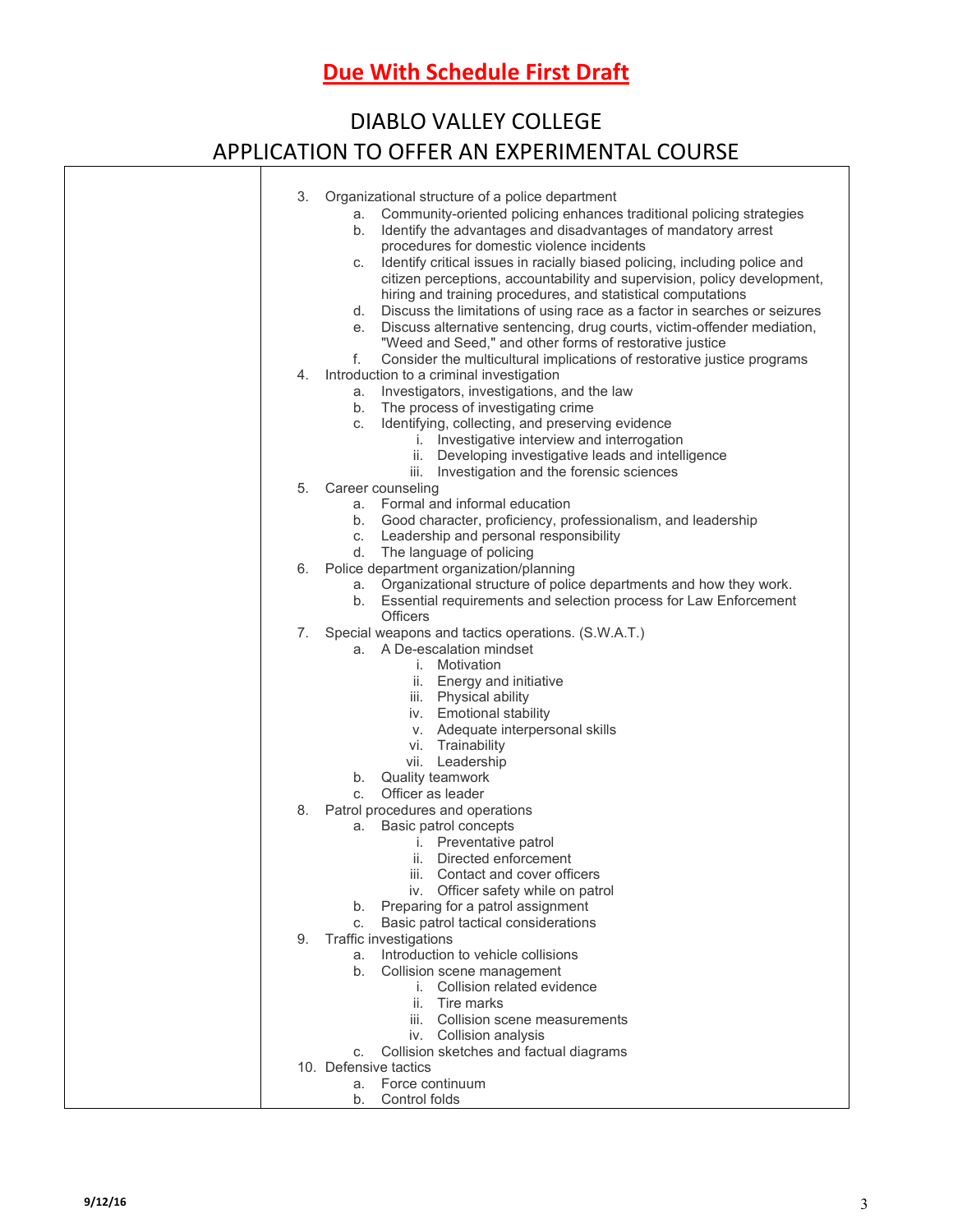| <b>DIABLO VALLEY COLLEGE</b>                                                                                                                                                                                                                                             |  |  |  |  |  |
|--------------------------------------------------------------------------------------------------------------------------------------------------------------------------------------------------------------------------------------------------------------------------|--|--|--|--|--|
| APPLICATION TO OFFER AN EXPERIMENTAL COURSE                                                                                                                                                                                                                              |  |  |  |  |  |
| Takedown techniques<br>С.<br>d.<br>Control techniques<br>General guidelines for use of handcuffs<br>e.<br>11. Physical fitness training                                                                                                                                  |  |  |  |  |  |
| Developing a personal fitness program<br>a.<br>i. Aerobic conditioning<br>ii. Anaerobic conditioning<br>iii. Muscular strength<br>iv. Muscular power<br>v. Muscular endurance<br>vi. Flexibility/stability/mobility<br>vii. Core                                         |  |  |  |  |  |
| viii. Acceleration and agility<br>b. Components of food - Nutritional planning<br>12. Firearms and tactics simulator / FATS<br>a. Firearms safety<br>b. Range safety<br>c. Firearms storage                                                                              |  |  |  |  |  |
| d. Ammunition safety<br>e. Cartridge ammunition<br>f. Drawing and holstering<br>g. Firearm shooting principles<br>h. Firearm malfunctions                                                                                                                                |  |  |  |  |  |
| 13. Critical incidents<br>a. Responding to critical incidents<br>Role of first responding officer<br>b.<br>c. Health and safety issues involving hazardous materials<br>Recognizing hazardous materials<br>d.<br>e. Safety and assessment                                |  |  |  |  |  |
| 14. First Aid, C.P.R.<br>a. Cardiopulmonary Resuscitation (C.P.R.)<br>b. Airway obstructions<br>c. Rescue breathing<br>d. Bleeding control<br>e. Shock                                                                                                                   |  |  |  |  |  |
| 15. Traumatic Injuries<br>Head, neck, and back injuries<br>а.<br>Chest and abdominal injuries<br>b.<br>Bone, joint, and muscle injuries<br>C.<br>d.<br>Burns                                                                                                             |  |  |  |  |  |
| 16. Record keeping and report writing<br>Investigative reports and the judicial process<br>а.<br>Uses of investigative reports<br>b.<br>Introduction to field notes<br>C.<br>Notetaking process during a field interview<br>d.<br>Opinions, facts, and conclusions<br>e. |  |  |  |  |  |
| 17. Property vault operations<br>a. Relevance.<br>b. Types of evidence<br>c. Authentication of evidence<br>d. Chain of custody<br>e. Evidence Code 352                                                                                                                   |  |  |  |  |  |
| 18. Youth services<br>a. An overview of juvenile justice<br>Legal rights of juveniles<br>b.<br>Theories of delinquency<br>C.<br>Juvenile probation and intermediate sanctions<br>d.                                                                                      |  |  |  |  |  |
| 19. Crime prevention                                                                                                                                                                                                                                                     |  |  |  |  |  |

a. Community partnerships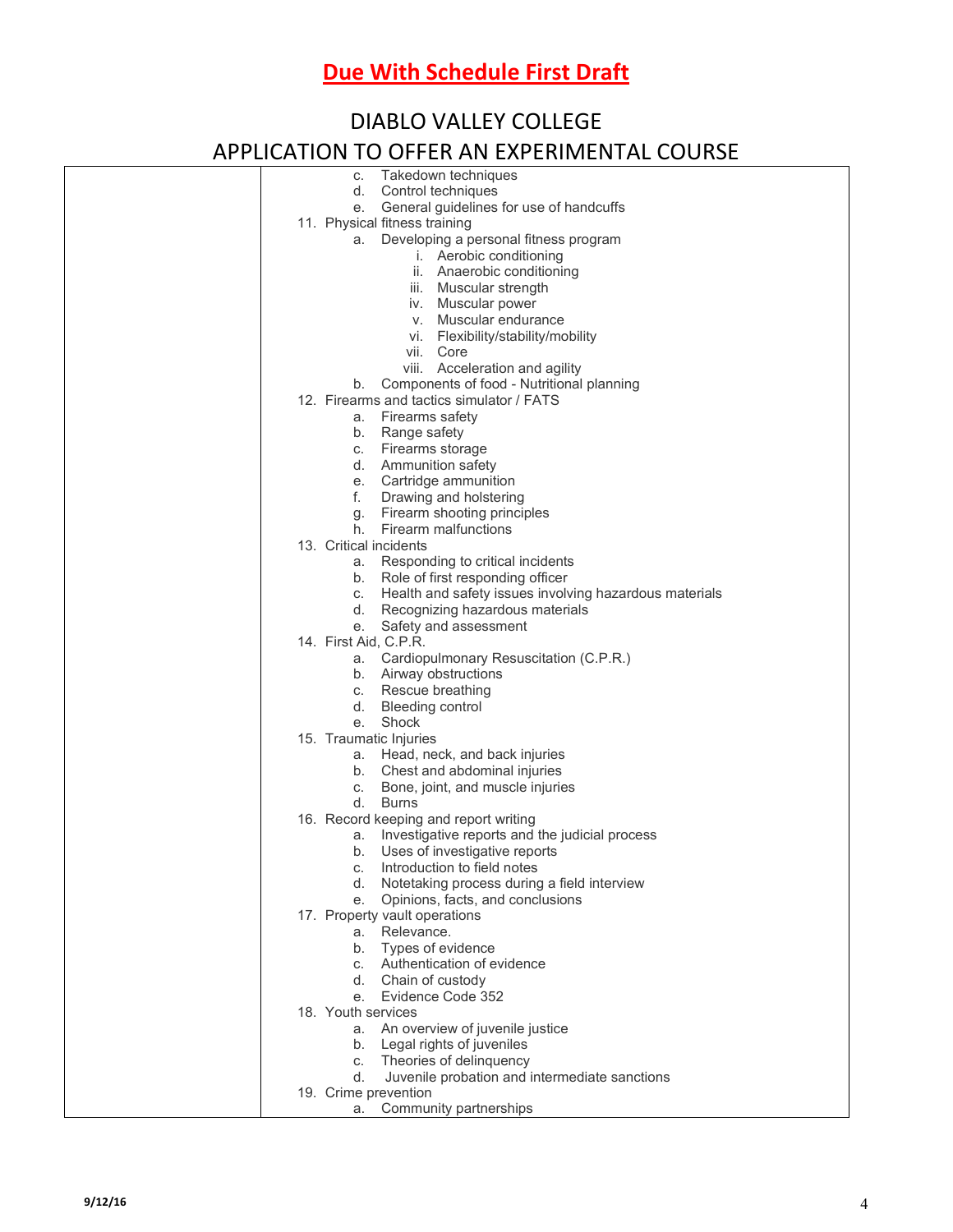| <b>DIABLO VALLEY COLLEGE</b>                |                                                                                                                                                                                                                                                                                                                                                                                                                                                             |  |  |  |  |
|---------------------------------------------|-------------------------------------------------------------------------------------------------------------------------------------------------------------------------------------------------------------------------------------------------------------------------------------------------------------------------------------------------------------------------------------------------------------------------------------------------------------|--|--|--|--|
| APPLICATION TO OFFER AN EXPERIMENTAL COURSE |                                                                                                                                                                                                                                                                                                                                                                                                                                                             |  |  |  |  |
|                                             | Community policing<br>b.<br>Problem-solving<br>C.<br>Crime prevention<br>d.<br>20. K-9 demonstration / information<br>21. Jail operations<br>Peace officer responsibilities in a custodial situation<br>а.<br>Lawful basis for custody<br>b.<br>Constitutional and statutory rights and protections<br>C.<br>d.<br>Officer safety                                                                                                                           |  |  |  |  |
| LAB                                         |                                                                                                                                                                                                                                                                                                                                                                                                                                                             |  |  |  |  |
| 1.                                          | Physical fitness evaluation<br>1. Timed 1.5 mile run<br>2. As many pushups as possible in three minutes<br>As many situps as possible in three minutes<br>3.                                                                                                                                                                                                                                                                                                |  |  |  |  |
| 2.                                          | Breakdown structure of the students' local police department<br>Contact with an officer-Sergeant-Lieutenant, or Chief and obtain a<br>1.<br>working structure of a police department                                                                                                                                                                                                                                                                        |  |  |  |  |
| 3.                                          | Probable cause for an arrest<br>Identify elements of a lawful arrest<br>1.                                                                                                                                                                                                                                                                                                                                                                                  |  |  |  |  |
| 4.                                          | Use of force/physical restraint during an arrest in a situational scenario<br>Reasonable Force Law<br>1.<br>2.<br>Necessary force<br>1. 835a PC<br>2. Graham v. Connor<br>3. Deadly Force Law<br>4. Tennessee v. Garner<br>5.<br>Presentation of video scenarios<br>Force Options Video Training Simulator<br>6.<br>1. Voice commands<br>2. Verbal de-escalation techniques<br>3. Reasonable force options<br>High-risk tactics<br>4.<br>5.<br>Deadly force |  |  |  |  |
| 5.                                          | Defensive Tactics<br>Defensive Tactics - arrest and control - PT - baton skills (Redman<br>1.                                                                                                                                                                                                                                                                                                                                                               |  |  |  |  |
| 6.                                          | attacker)<br>Simulated building searches for felony suspects using the team concepts<br>Students equipped with working communication equipment<br>1.                                                                                                                                                                                                                                                                                                        |  |  |  |  |
| 7.<br>8.                                    | Chemical agent exposure<br>First Aid, C.P.R. training<br>1. Training<br>2.<br>Certification                                                                                                                                                                                                                                                                                                                                                                 |  |  |  |  |
| 9.                                          | Crime Scene Investigation<br>Fingerprint identification and lift<br>1.                                                                                                                                                                                                                                                                                                                                                                                      |  |  |  |  |
|                                             | 10. Oral Board Participation                                                                                                                                                                                                                                                                                                                                                                                                                                |  |  |  |  |
|                                             | Students participate in actual oral board exercises<br>1.<br>11. Simulated traffic enforcement stop<br>1. Officer safety issues<br>issue citation<br>2.<br>demeanor and attitude<br>3.                                                                                                                                                                                                                                                                      |  |  |  |  |
|                                             | 12. Drug identification and effects                                                                                                                                                                                                                                                                                                                                                                                                                         |  |  |  |  |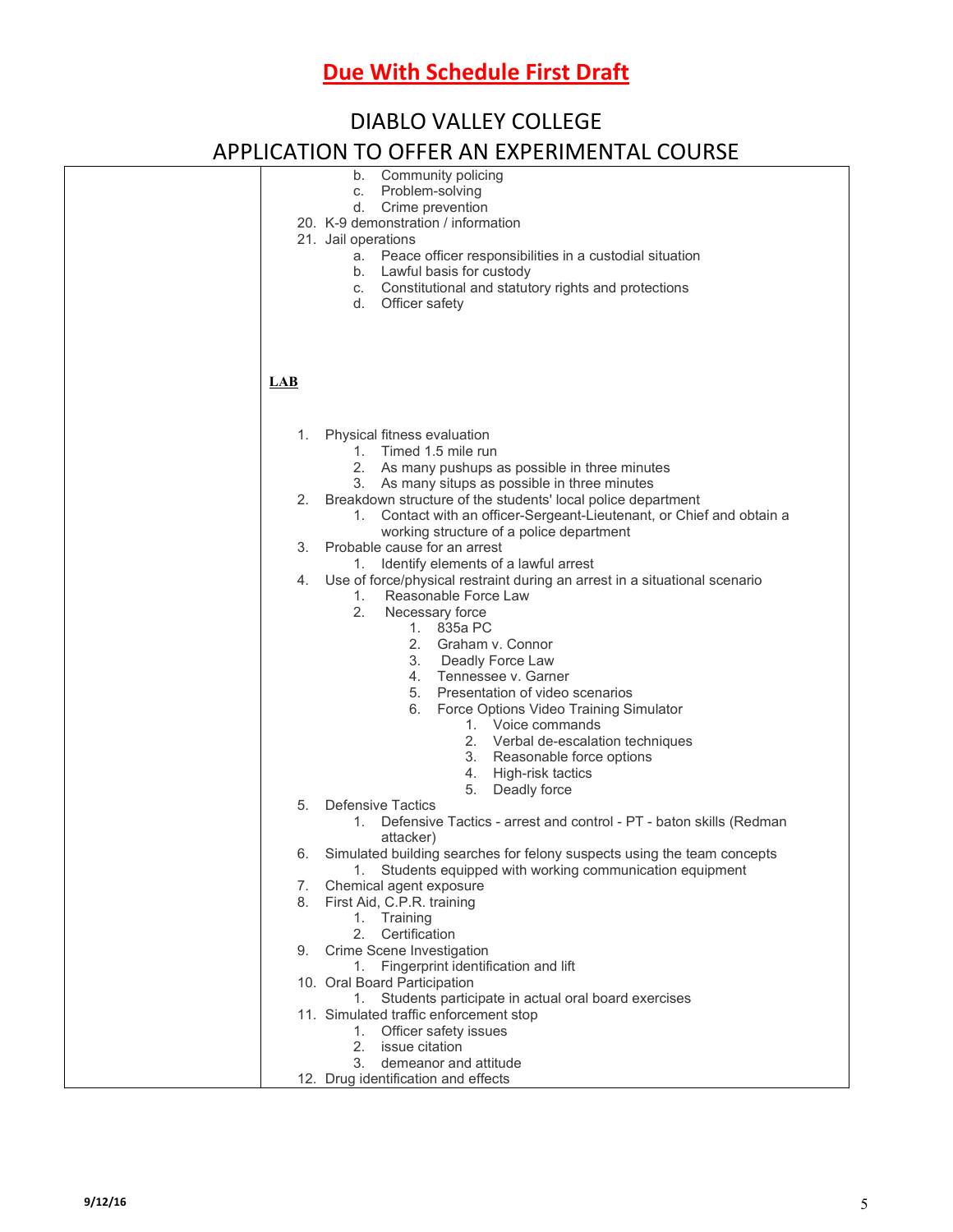### DIABLO VALLEY COLLEGE APPLICATION TO OFFER AN EXPERIMENTAL COURSE

|                           | <u>UITEIVAN LAN LINIVILIVIA VUUDINUL</u>                                   |
|---------------------------|----------------------------------------------------------------------------|
|                           | 13. Written exams on the material presented                                |
| <b>Example of Reading</b> | Read California Peace Officer Standards and Training (POST) LD 1,          |
| Assignment:               | Becoming an Exemplary Police Officer                                       |
|                           | Read California Penal Code<br>$2^{\circ}$                                  |
| <b>Example of Writing</b> | 1. Write a 3 page APA format career exploration paper on a chosen public   |
| Assignment:               | safety career                                                              |
| Example of an Out of      | Interview a police officer, state or federal law enforcement agent, or     |
| <b>Class Assignment:</b>  | other criminal justice professional. Determine this professional's work    |
|                           | responsibilities, his/her training, background and experience, and the     |
|                           | hiring and training process that got them their job. Explore the various   |
|                           | important aspects of their career and what they like best about their job. |
|                           | Write a three page APA format paper containing this information.           |

| Methods of Instruction       |                                                      |                                             |                        |             |
|------------------------------|------------------------------------------------------|---------------------------------------------|------------------------|-------------|
| $\boxtimes$ Lecture          |                                                      | $\boxtimes$ Laboratory $\Box$ Demonstration | $\boxtimes$ Discussion | Distance Ed |
| $\boxtimes$ Other (describe) | Field Trips to Police Academy and Police Departments |                                             |                        |             |

Evaluation Methods:

Evaluations will adhere to the DVC "Fairness in Grading" guidelines and will include as a minimum:

- record the student's grade for each oral and written test or report that will affect the final grade, notify the student of the grade, and if necessary review the results with the student
- evaluate the student within the first quarter of the class and notify the student of the results of the evaluation
- count a final examination for no more than half the course grade
- base final grades on at least three of the student's tests and/or reports (exception in cases of violations of DVC's academic dishonesty procedure 4001.04).

| act c<br>$\checkmark$<br>cow | Quizzes                               | Mid-<br>Terms | Fina | n<br><b></b><br>丷<br>LdU<br>ш | <br>Proiect |
|------------------------------|---------------------------------------|---------------|------|-------------------------------|-------------|
|                              | Other required methods of evaluation: |               |      |                               |             |

| Course Goal (check at least one) |      |                     |                                                      |  |
|----------------------------------|------|---------------------|------------------------------------------------------|--|
| Transfer                         | 1 CE | <b>Basic Skills</b> | $\boxtimes$ Other Career<br>Exploration,<br>Pathways |  |

| <b>Textbooks</b> | Fill in author, title and year below. |
|------------------|---------------------------------------|
| Book One         |                                       |
| Author:          | State of California                   |
| Title:           | The Penal Code of California          |
| Year:            | 2021                                  |
|                  |                                       |
| Book Two         |                                       |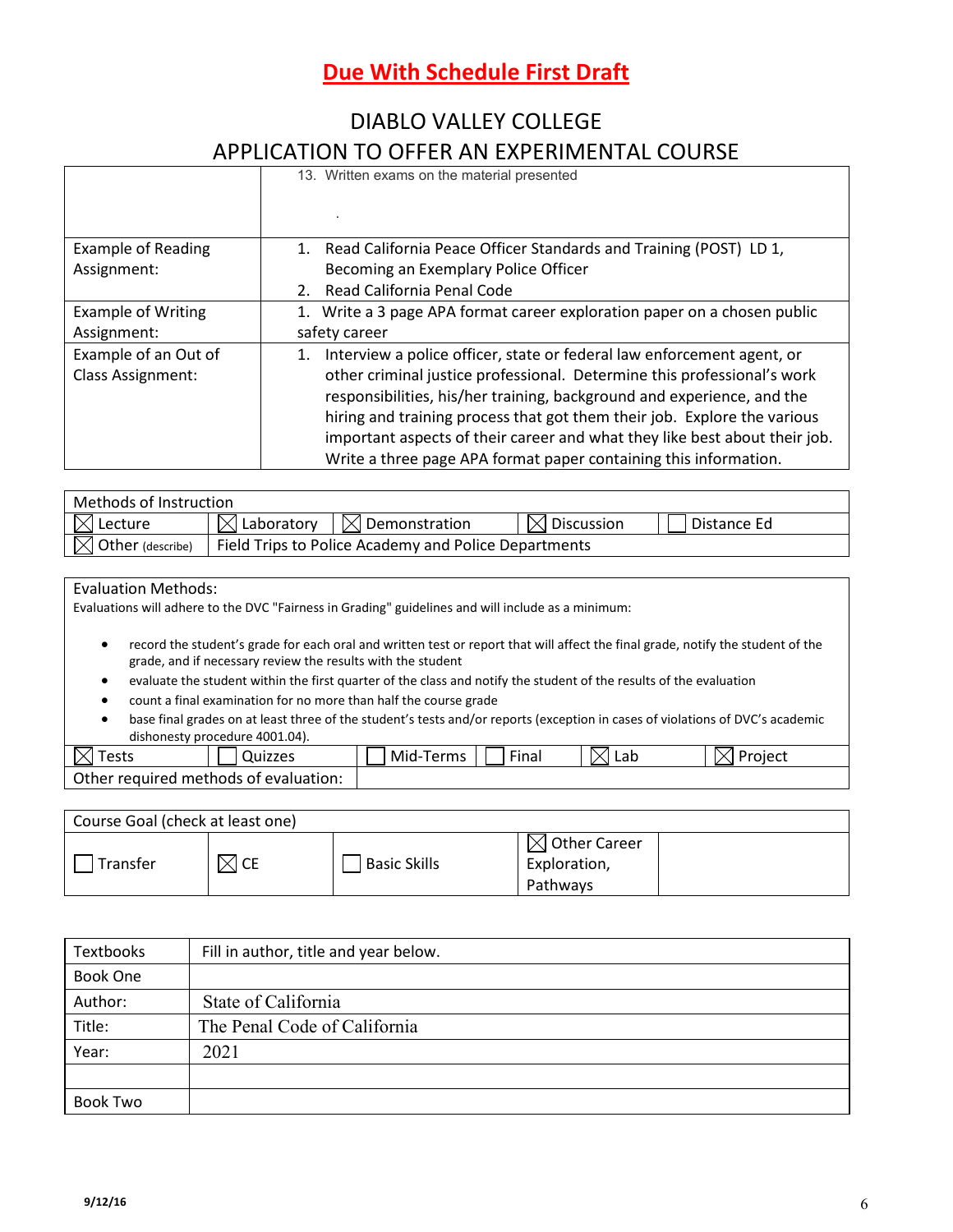## DIABLO VALLEY COLLEGE APPLICATION TO OFFER AN EXPERIMENTAL COURSE

|         | $\overline{\phantom{a}}$ , the contract of the contract $\overline{\phantom{a}}$ . The contract of the contract of $\overline{\phantom{a}}$ |
|---------|---------------------------------------------------------------------------------------------------------------------------------------------|
| Author: | California Commission on Peace Officer Standards and Training                                                                               |
| Title:  | POST Use of Force Standards and Guidelines                                                                                                  |
| Year:   | 2020                                                                                                                                        |